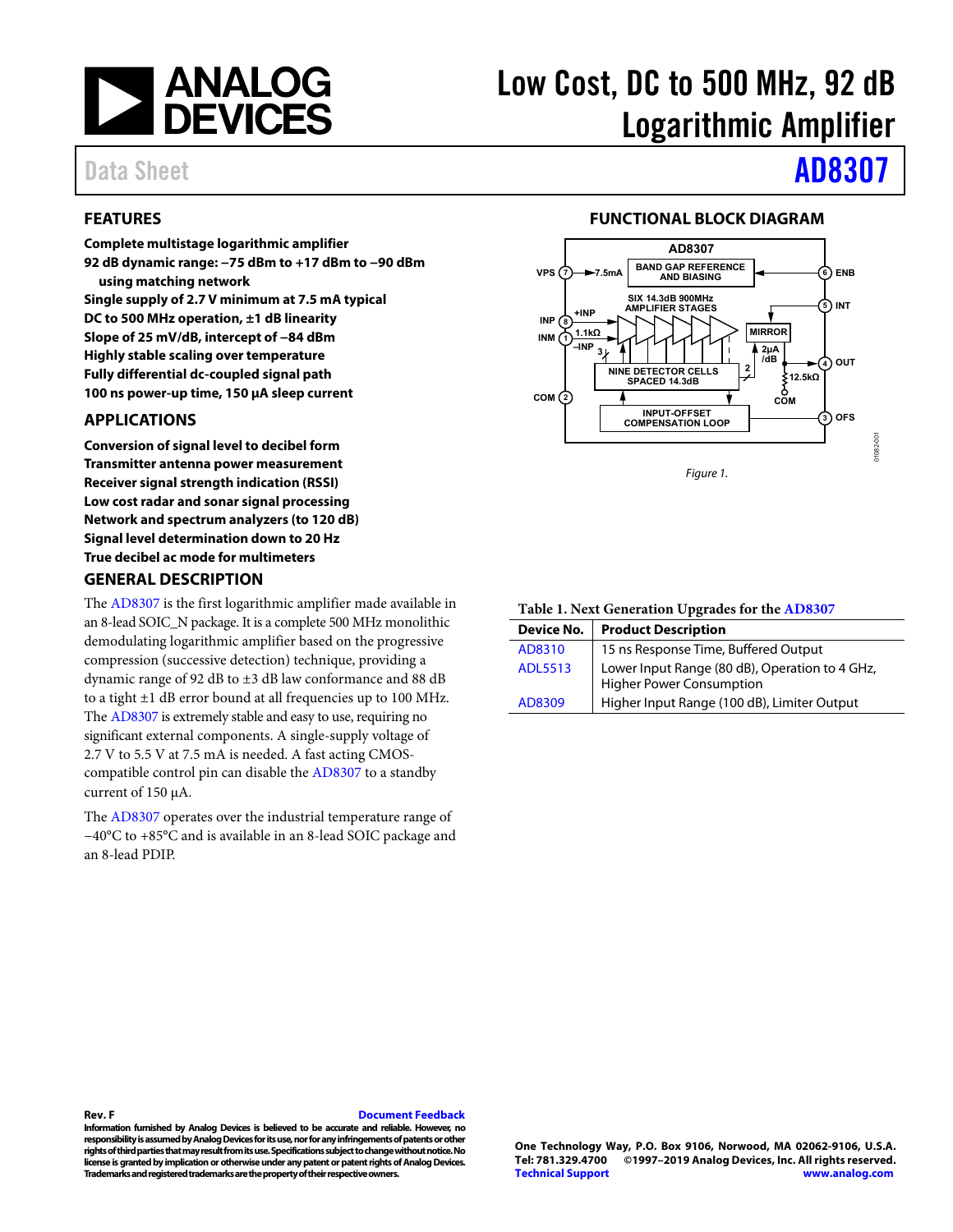## **TABLE OF CONTENTS**

| Pin Configuration and Function Descriptions 5 |
|-----------------------------------------------|
|                                               |
|                                               |
|                                               |
|                                               |
|                                               |
|                                               |
|                                               |
|                                               |

## <span id="page-1-0"></span>**REVISION HISTORY**

| $12/2019$ —Rev. E to Rev. F |  |
|-----------------------------|--|
|                             |  |

### 9/2015-Rev. D to Rev. E

## 7/2008-Rev. C to Rev. D

## 10/2006-Rev. B to Rev. C

| Measurement System with 120 dB Dynamic Range 21 |  |
|-------------------------------------------------|--|
|                                                 |  |
|                                                 |  |
|                                                 |  |

### 6/2003-Rev. A to Rev. B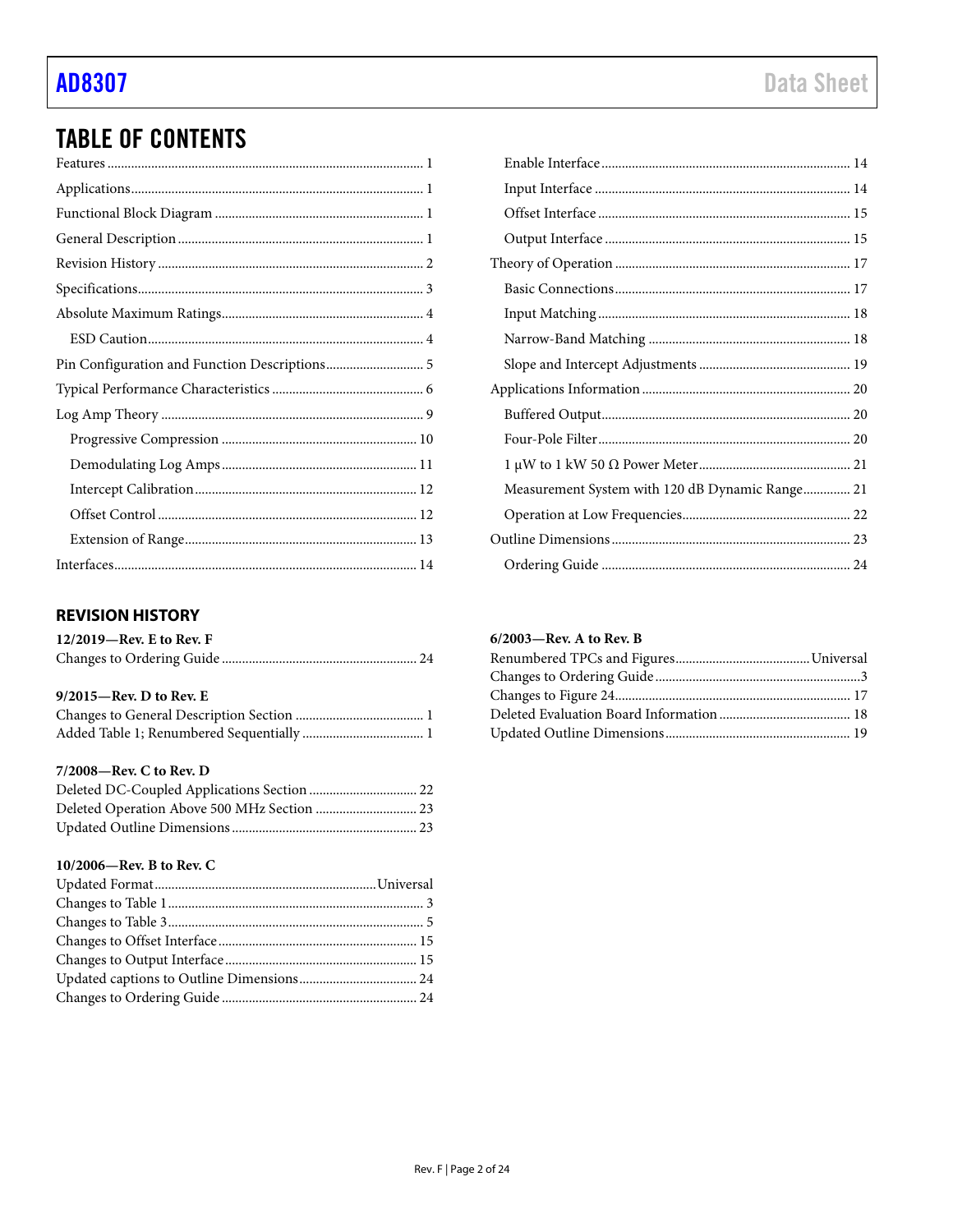## <span id="page-2-0"></span>SPECIFICATIONS

V<sub>S</sub> = 5 V, T<sub>A</sub> = 25°C, R<sub>L</sub> ≥ 1 MΩ, unless otherwise noted.

## **Table 2.**

| <b>Parameter</b>                     | <b>Conditions</b>                                               | Min    | <b>Typ</b> | <b>Max</b> | Unit       |
|--------------------------------------|-----------------------------------------------------------------|--------|------------|------------|------------|
| <b>GENERAL CHARACTERISTICS</b>       |                                                                 |        |            |            |            |
| Input Range (±3 dB Error)            | From noise floor to maximum input                               |        | 92         |            | dB         |
| Input Range (±1 dB Error)            | From noise floor to maximum input                               |        | 88         |            | dB         |
| Logarithmic Conformance              | $f \le 100$ MHz, central 80 dB                                  |        | ±0.3       | ±1         | dB         |
|                                      | $f = 500$ MHz, central 75 dB                                    |        | ±0.5       |            | dB         |
| Logarithmic Slope                    | Unadjusted <sup>1</sup>                                         | 23     | 25         | 27         | mV/dB      |
| vs. Temperature                      |                                                                 | 23     |            | 27         | mV/dB      |
| Logarithmic Intercept                | Sine amplitude, unadjusted <sup>2</sup>                         |        | 20         |            | μV         |
|                                      | Equivalent sine power in 50 $\Omega$                            | $-87$  | $-84$      | $-77$      | dBm        |
| vs. Temperature                      |                                                                 | $-88$  |            | $-76$      | dBm        |
| <b>Input Noise Spectral Density</b>  | Inputs shorted                                                  |        | 1.5        |            | nV/√Hz     |
| <b>Operating Noise Floor</b>         | $R_{\text{SOURCE}} = 50 \Omega/2$                               |        | $-78$      |            | dBm        |
| <b>Output Resistance</b>             | Pin 4 to ground                                                 | 10     | 12.5       | 15         | $k\Omega$  |
| Internal Load Capacitance            |                                                                 |        | 3.5        |            | pF         |
| Response Time                        | Small signal, 10% to 90%, 0 mV to 100 mV, C <sub>L</sub> = 2 pF |        | 400        |            | ns         |
|                                      | Large signal, 10% to 90%, 0 V to 2.4 V, $C_L = 2$ pF            |        | 500        |            | ns         |
| <b>Upper Usable Frequency</b>        |                                                                 |        | 500        |            | <b>MHz</b> |
| Lower Usable Frequency               | AC-coupled input                                                |        | 10         |            | <b>Hz</b>  |
| AMPLIFIER CELL CHARACTERISTICS       |                                                                 |        |            |            |            |
| Cell Bandwidth                       | $-3 dB$                                                         |        | 900        |            | <b>MHz</b> |
| Cell Gain                            |                                                                 |        | 14.3       |            | dB         |
| <b>INPUT CHARACTERISTICS</b>         |                                                                 |        |            |            |            |
| DC Common-Mode Voltage               | AC-coupled input                                                |        | 3.2        |            | $\vee$     |
| Common-Mode Range                    | Either input (small signal)                                     | $-0.3$ | $+1.6$     | $V_S - 1$  | $\vee$     |
| DC Input Offset Voltage <sup>3</sup> | $R_{\text{SOWRCE}} \leq 50 \Omega$                              |        | 50         | 500        | μV         |
|                                      | <b>Drift</b>                                                    |        | 0.8        |            | µV/°C      |
| Incremental Input Resistance         | Differential                                                    |        | 1.1        |            | kΩ         |
| Input Capacitance                    | Either pin to ground                                            |        | 1.4        |            | pF         |
| <b>Bias Current</b>                  | Either input                                                    |        | 10         | 25         | μA         |
| <b>POWER INTERFACES</b>              |                                                                 |        |            |            |            |
| Supply Voltage                       |                                                                 | 2.7    |            | 5.5        | $\vee$     |
| <b>Supply Current</b>                | $V_{ENB} \geq 2V$                                               |        | 8          | 10         | mA         |
| Disabled                             | $V_{ENB} \leq 1 V$                                              |        | 150        | 750        | μA         |

<sup>1</sup> This can be adjusted downward by adding a shunt resistor from the output to ground. A 50 kΩ resistor reduces the nominal slope to 20 mV/dB.<br><sup>2</sup> This can be adjusted in either direction by a voltage applied to Pin 5, w [Information s](#page-19-0)ection.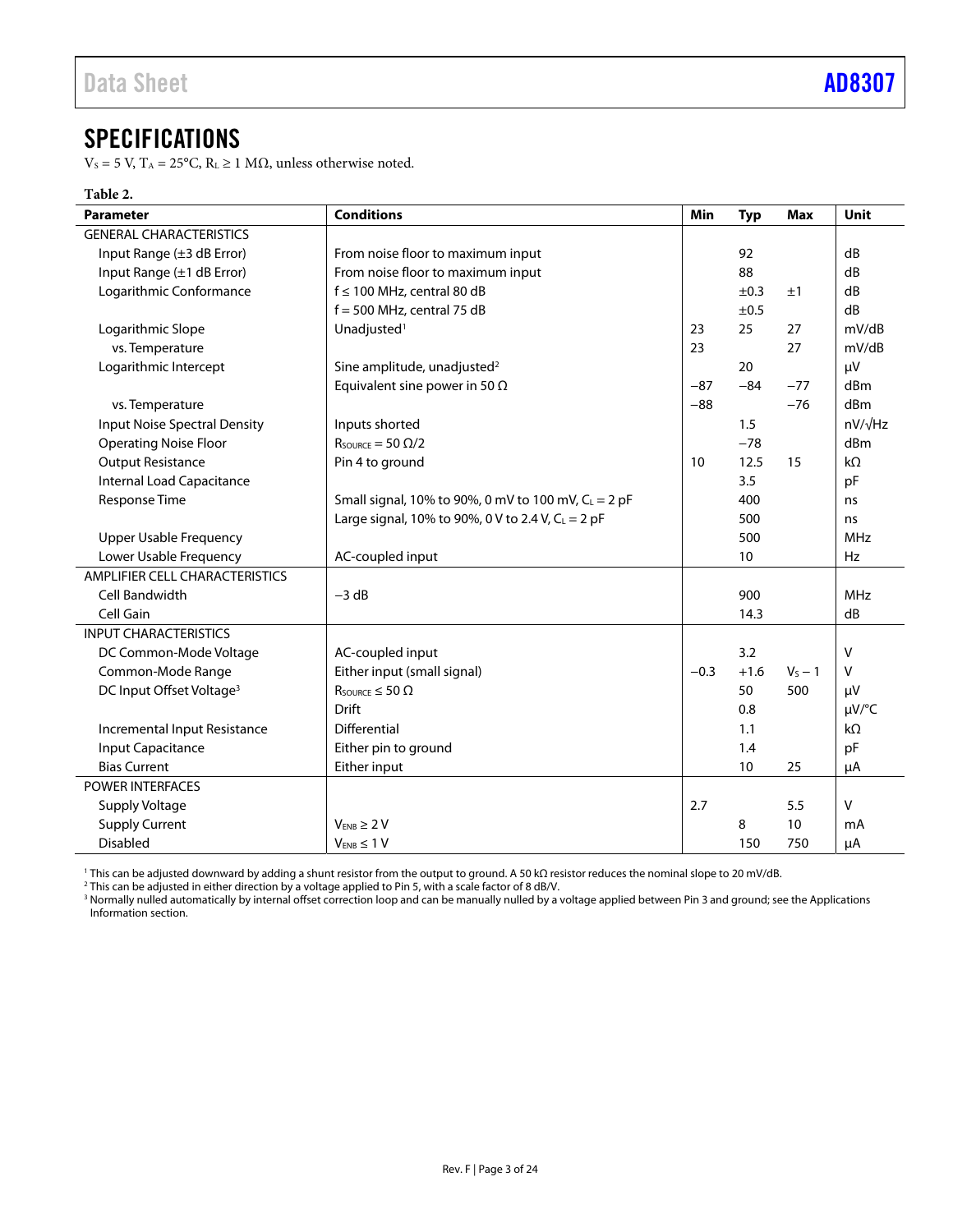## <span id="page-3-0"></span>ABSOLUTE MAXIMUM RATINGS

#### **Table 3.**

| <b>Parameter</b>                                                                         | <b>Ratings</b>                       |
|------------------------------------------------------------------------------------------|--------------------------------------|
| Supply                                                                                   | 7.5V                                 |
| Input Voltage (Pin 1 and Pin 8)                                                          | <b>V</b> SUPPLY                      |
| Storage Temperature Range (N, R)                                                         | $-65^{\circ}$ C to +125 $^{\circ}$ C |
| Ambient Temperature Range, Rated<br>Performance Industrial, AD8307AN,<br><b>AD8307AR</b> | $-40^{\circ}$ C to $+85^{\circ}$ C   |
| Lead Temperature Range<br>(Soldering, 10 sec)                                            | 300 $\degree$ C                      |

Stresses at or above those listed under Absolute Maximum Ratings may cause permanent damage to the product. This is a stress rating only; functional operation of the product at these or any other conditions above those indicated in the operational section of this specification is not implied. Operation beyond the maximum operating conditions for extended periods may affect product reliability.

## <span id="page-3-1"></span>**ESD CAUTION**



ESD (electrostatic discharge) sensitive device. Charged devices and circuit boards can discharge without detection. Although this product features patented or proprietary protection circuitry, damage<br>may occur on devices subjected to high energy ESD. Therefore, proper ESD precautions should be taken to avoid performance degradation or loss of functionality.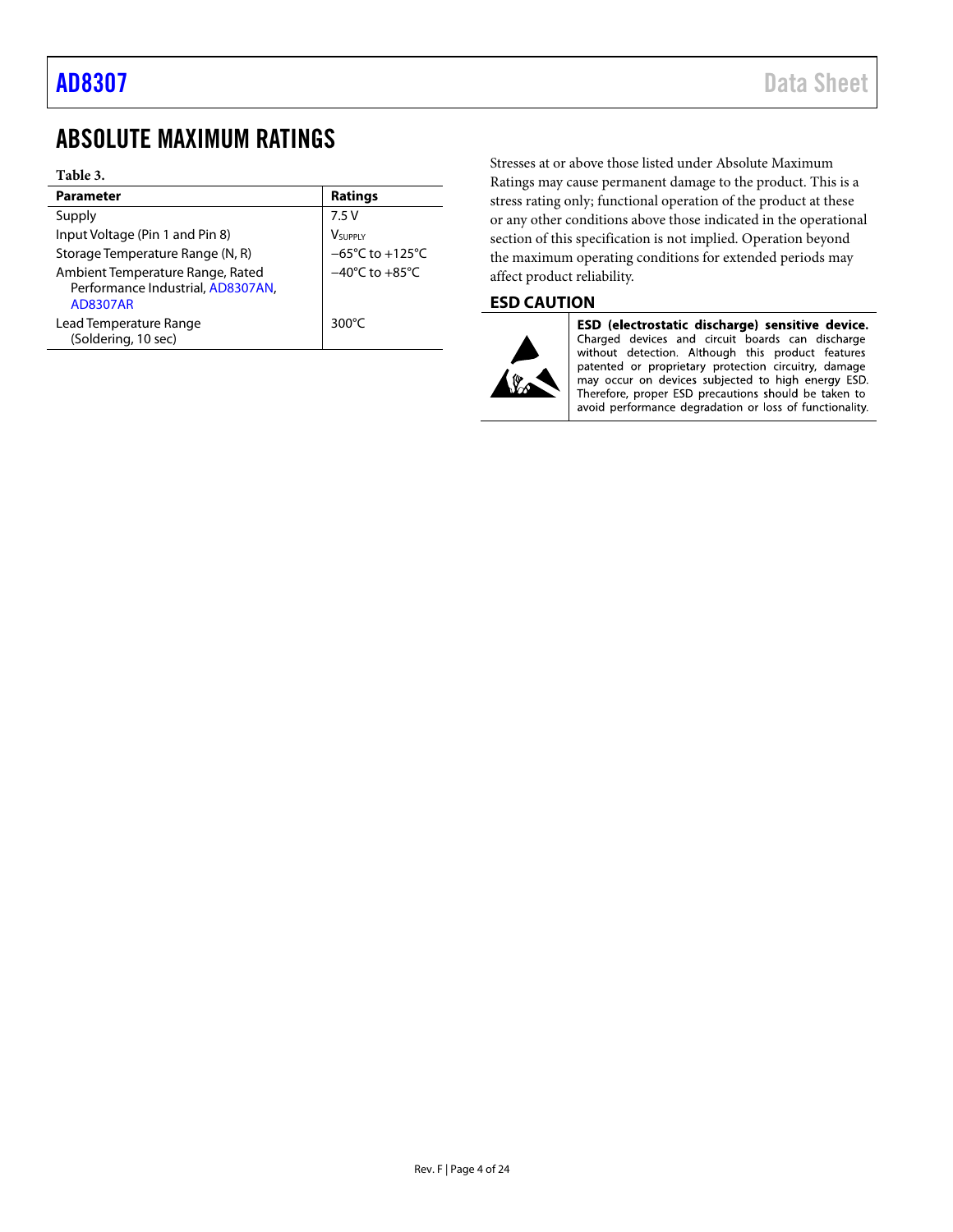## <span id="page-4-0"></span>PIN CONFIGURATION AND FUNCTION DESCRIPTIONS



## **Table 4. Pin Function Descriptions**

| Pin No. | <b>Mnemonic</b> | <b>Description</b>                                                                                                                                                                                                                  |
|---------|-----------------|-------------------------------------------------------------------------------------------------------------------------------------------------------------------------------------------------------------------------------------|
|         | <b>INM</b>      | Signal Input Minus Polarity. Normally at V <sub>POS</sub> /2.                                                                                                                                                                       |
|         | <b>COM</b>      | Common Pin (Usually Grounded).                                                                                                                                                                                                      |
|         | OFS.            | Offset Adjustment. External capacitor connection.                                                                                                                                                                                   |
|         | <b>OUT</b>      | Logarithmic (RSSI) Output Voltage. $R_{OUT} = 12.5 k\Omega$ .                                                                                                                                                                       |
|         | <b>INT</b>      | Intercept Adjustment, ±3 dB. (See the Slope and Intercept Adjustments section.)                                                                                                                                                     |
| 6       | <b>ENB</b>      | CMOS-Compatible Chip Enable. Active when high.                                                                                                                                                                                      |
|         | VPS.            | Positive Supply: 2.7 V to 5.5 V.                                                                                                                                                                                                    |
| 8       | <b>INP</b>      | Signal Input Plus Polarity. Normally at V <sub>POS</sub> /2. Due to the symmetrical nature of the response, there is no special<br>significance to the sign of the two input pins. DC resistance from INP to INM = 1.1 k $\Omega$ . |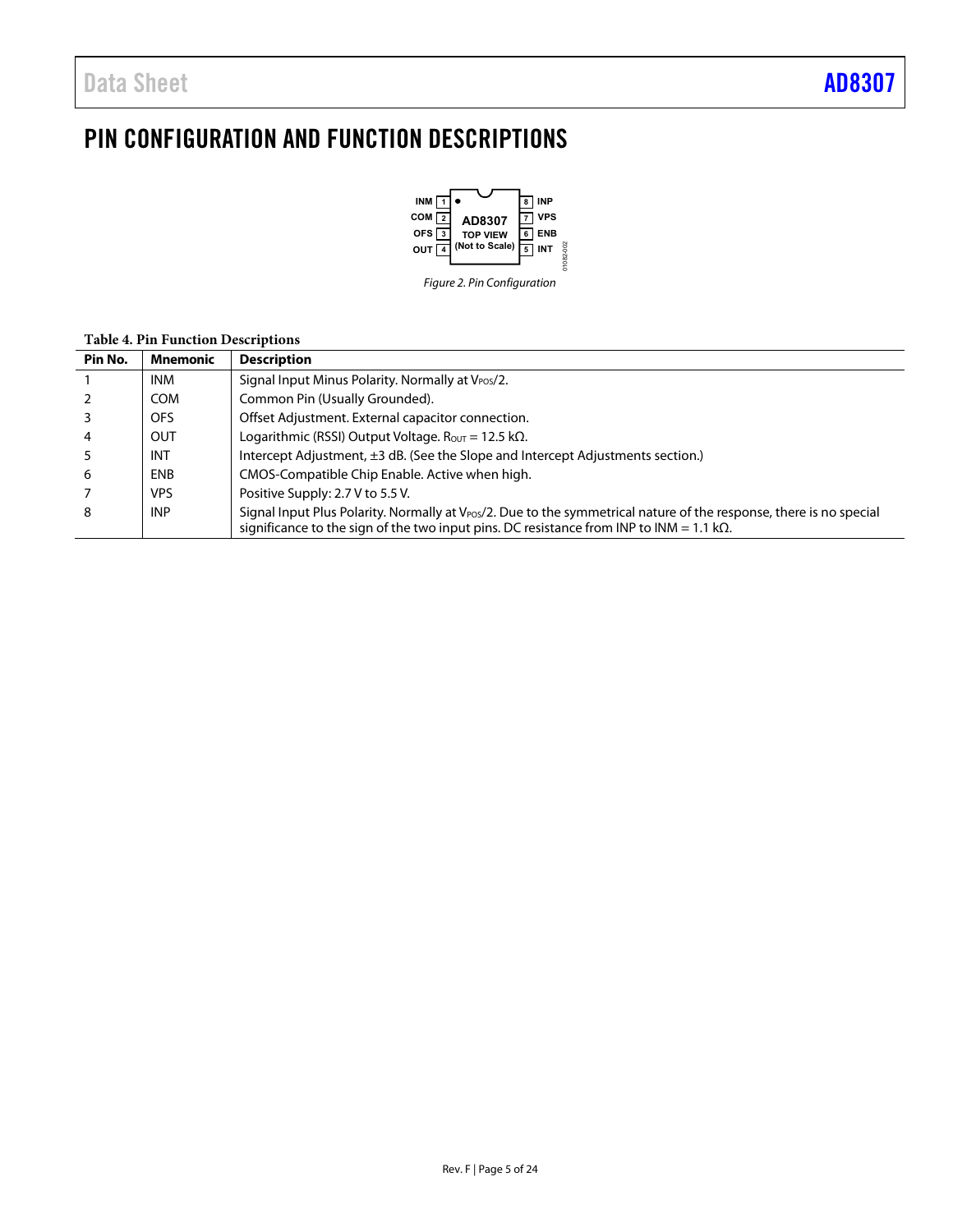## <span id="page-5-0"></span>TYPICAL PERFORMANCE CHARACTERISTICS



Figure 5. Log Conformance vs. Input Level (dBm), 100 MHz and 300 MHz



Figure 6. Log Conformance vs. Input Level (dBm) at −40°C, +25°C, and +85°C







Figure 8. Log Conformance vs. CFO Values at 1 kHz Input Frequency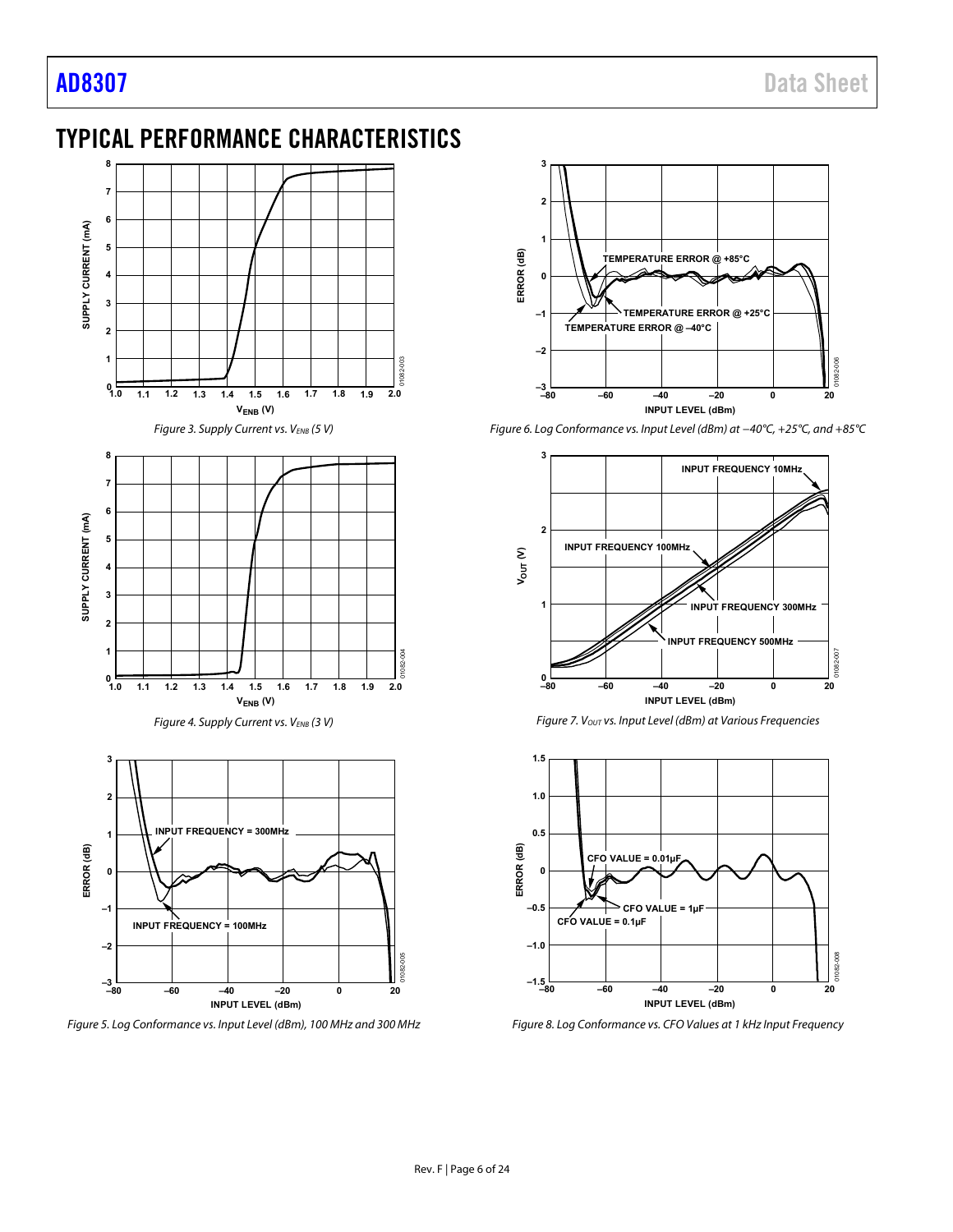

Figure 9. Vout vs. Input Level at 5 V Supply; Showing Intercept Adjustment



Figure 10. V<sub>OUT</sub> vs. Input Level at 3 V Supply Using AD820 as Buffer,  $Gain = +2$ ; Showing Intercept Adjustment



Figure 11. V<sub>OUT</sub> vs. Input Level at Three Temperatures (-40°C, +25°C, +85°C)





Figure 12. Log Conformance vs. Input Level at 100 MHz Showing Response to Alternative Inputs



Figure 13. Log Conformance vs. Input Level at 100 MHz and 500 MHz; Input Driven Differentially Using Transformer



Figure 14. Log Conformance vs. Input Level at 3 V Supply Using AD820 as Buffer, Gain  $= +2$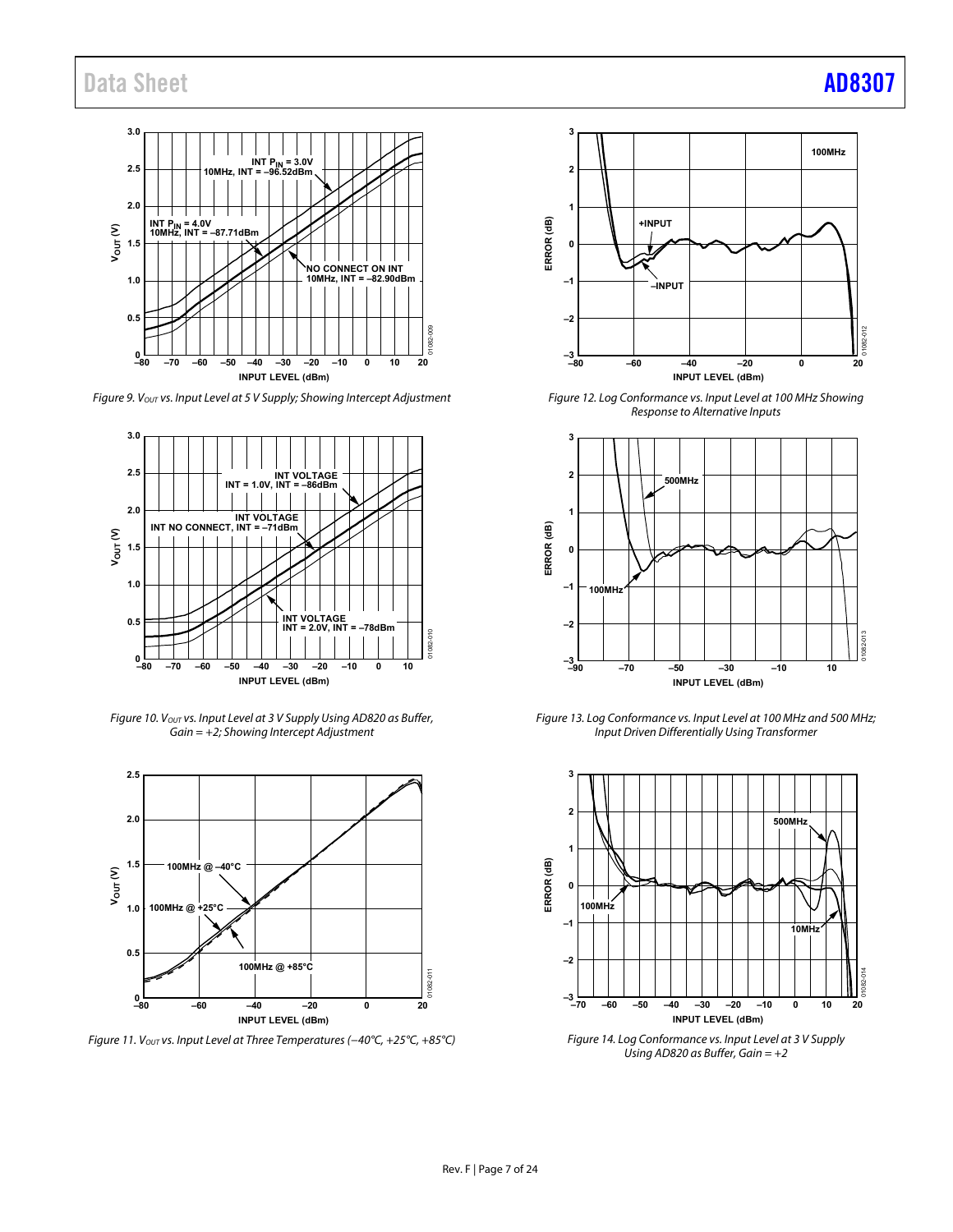**CH1**

**CH2 GND**

01082-018

1082-018

1 I

V<sub>OUT</sub><br>CH1 **CH2 GND**

01082-019

1082-019

**TRIG OUT**

**TRIG**

01082-020

01082-0

 $\overline{20}$ 



Figure 17. Test Setup for Power-Up/Power-Down Response Time

Figure 20. Test Setup for Vout Pulse Response

**OUT**

**HP8112A PULSE GENERATOR**

**TEK744A SCOPE**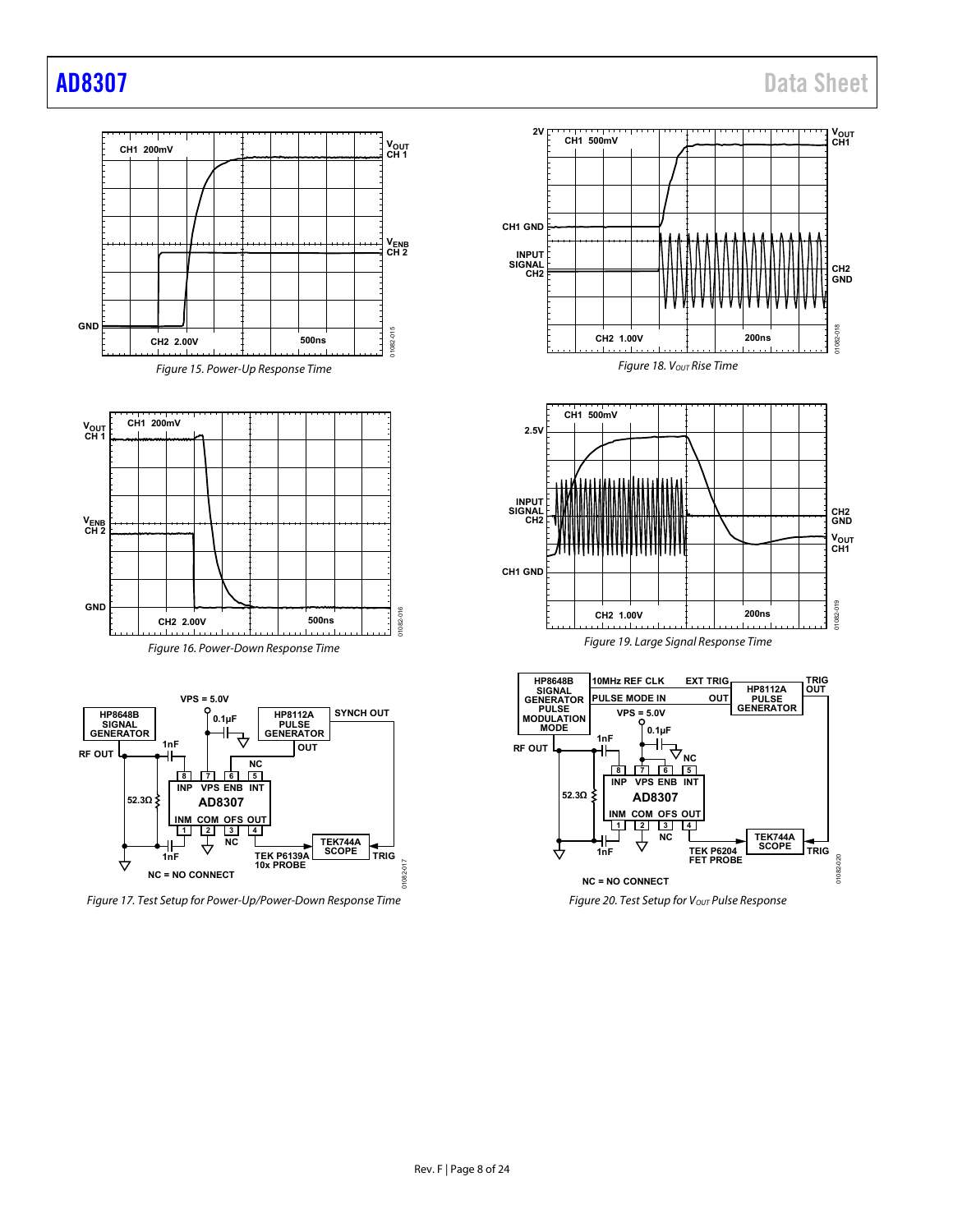## <span id="page-8-0"></span>LOG AMP THEORY

Logarithmic amplifiers perform a more complex operation than that of classical linear amplifiers, and their circuitry is significantly different. A good grasp of what log amps do and how they work can prevent many pitfalls in their application. The essential purpose of a log amp is not to amplify, though amplification is utilized to achieve the function. Rather, it is to compress a signal of wide dynamic range to its decibel equivalent. It is thus a measurement device. A better term may be logarithmic converter, because its basic function is the conversion of a signal from one domain of representation to another via a precise nonlinear transformation.

Logarithmic compression leads to situations that can be confusing or paradoxical. For example, a voltage offset added to the output of a log amp is equivalent to a gain increase ahead of its input. In the usual case where all the variables are voltages, and regardless of the particular structure, the relationship between the variables can be expressed as

$$
V_{OUT} = V_Y \log(V_{IN}/V_X)
$$
\n(1)

where:

*V<sub>OUT</sub>* is the output voltage.

*VY* is the slope voltage; the logarithm is usually taken to base 10 (in which case  $V_Y$  is also the volts per decade).

*VIN* is the input voltage.

*VX* is the intercept voltage.

All log amps implicitly require two references, in this example,  $V<sub>X</sub>$  and  $V<sub>Y</sub>$ , which determine the scaling of the circuit. The absolute accuracy of a log amp cannot be any better than the accuracy of its scaling references. Equation 1 is mathematically incomplete in representing the behavior of a demodulating log amp, such as the [AD8307,](http://www.analog.com/AD8307?doc=AD8307.pdf) where  $V_{IN}$  has an alternating sign. However, the basic principles are unaffected, and this can be safely used as the starting point in the analyses of log amp scaling.



Figure 21. Ideal Log Amp Function

<span id="page-8-1"></span>[Figure 21 s](#page-8-1)hows the input/output relationship of an ideal log amp, conforming to Equation 1. The horizontal scale is logarithmic and spans a wide dynamic range, shown i[n Figure 21 a](#page-8-1)s over 120 dB, or six decades. The output passes through zero (the log intercept) at the unique value  $V_{IN} = V_X$  and ideally becomes negative for inputs below the intercept. In the ideal case, the straight line

describing  $V<sub>OUT</sub>$  for all values of  $V<sub>IN</sub>$  continues indefinitely in both directions. The dotted line shows that the effect of adding an offset voltage,  $V_{\text{SHIFT}}$ , to the output is to lower the effective intercept voltage,  $V_x$ . Exactly the same alteration can be achieved by raising the gain (or signal level) ahead of the log amp by the factor,  $V_{\text{SHIFT}}/V_Y$ . For example, if  $V_Y$  is 500 mV per decade (25 mV/dB), an offset of 150 mV added to the output appears to lower the intercept by two-tenths of a decade, or 6 dB. Adding an offset to the output is thus indistinguishable from applying an input level that is 6 dB higher.

The log amp function described by Equation 1 differs from that of a linear amplifier in that the incremental gain  $\delta V_{\text{OUT}}/\delta V_{\text{IN}}$  is a very strong function of the instantaneous value of  $V_{IN}$ , as is apparent by calculating the derivative. For the case where the logarithmic base is δ,

$$
\frac{\delta V_{OUT}}{\delta V_{IN}} = \frac{V_Y}{V_{IN}}
$$
 (2)

That is, the incremental gain is inversely proportional to the instantaneous value of the input voltage. This remains true for any logarithmic base, which is chosen as 10 for all decibel related purposes. It follows that a perfect log amp is required to have infinite gain under classical small signal (zero amplitude) conditions. Less ideally, this result indicates that whatever means are used to implement a log amp, accurate response under small signal conditions (that is, at the lower end of the dynamic range) demands the provision of a very high gain bandwidth product. A further consequence of this high gain is that in the absence of an input signal, even very small amounts of thermal noise at the input of a log amp cause a finite output for zero input. This results in the response line curving away from the ideal shown i[n Figure 21](#page-8-1) toward a finite baseline, which can be either above or below the intercept. Note that the value given for this intercept can be an extrapolated value, in which case the output cannot cross zero, or even reach it, as is the case for th[e AD8307.](http://www.analog.com/AD8307?doc=AD8307.pdf)

While Equation 1 is fundamentally correct, a simpler formula is appropriate for specifying the calibration attributes of a log amp like the [AD8307,](http://www.analog.com/AD8307?doc=AD8307.pdf) which demodulates a sine wave input.

$$
V_{OUT} = V_{SLOPE} (P_{IN} - P_0) \tag{3}
$$

where:

*VOUT* is the demodulated and filtered baseband (video or RSSI) output.

*VSLOPE* is the logarithmic slope, now expressed in V/dB (typically between 15 mV/dB and 30 mV/dB).

*PIN* is the input power, expressed in decibels relative to some reference power level.

*P0* is the logarithmic intercept, expressed in decibels relative to the same reference level.

The most widely used reference in RF systems is decibels above 1 mW in 50 Ω, written dBm. Note that the quantity ( $P_{IN} - P_0$ ) is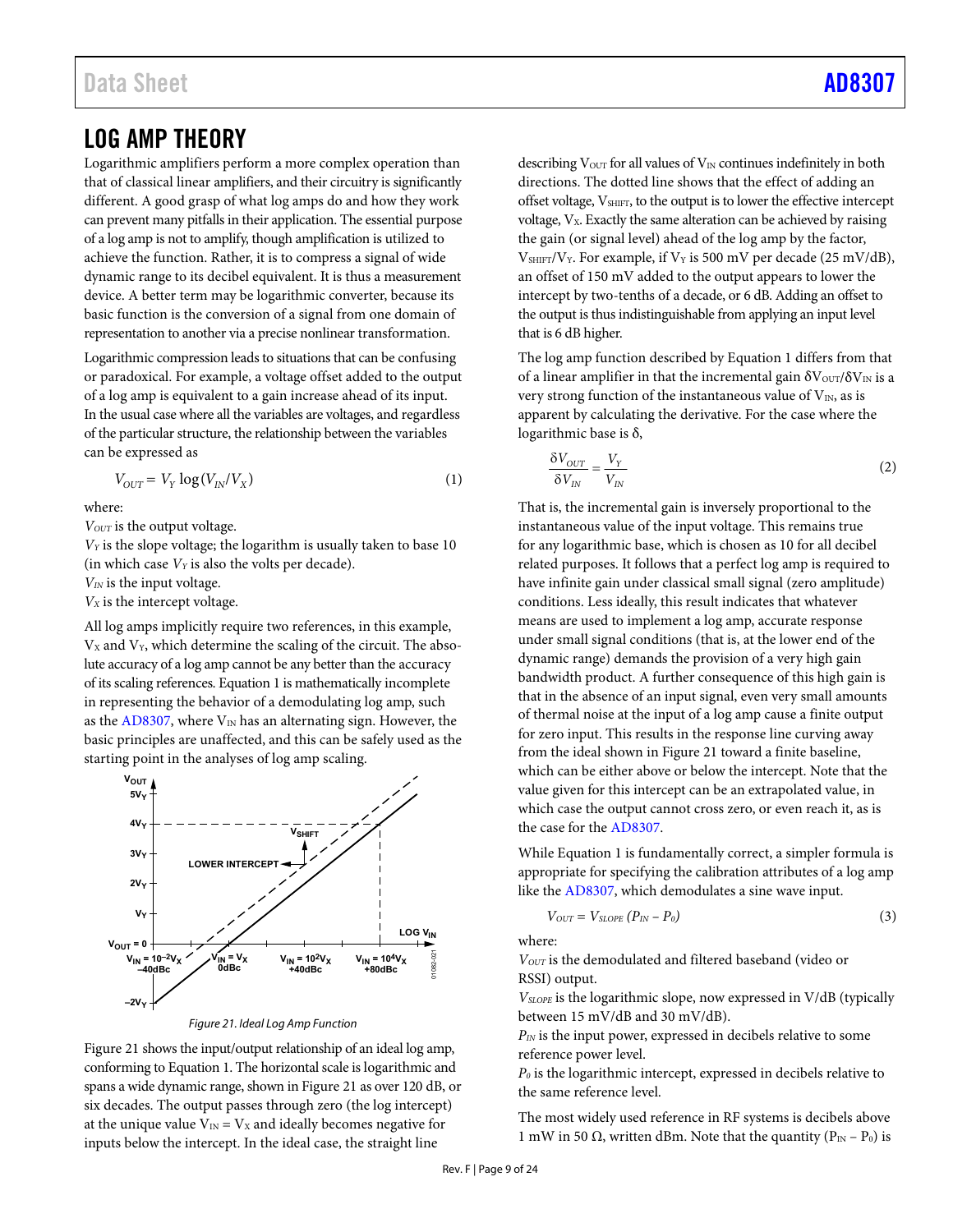just dB. The logarithmic function disappears from the formula because the conversion has already been implicitly performed in stating the input in decibels. This is strictly a concession to popular convention; log amps manifestly do not respond to power (tacitly, power absorbed at the input), but rather to input voltage. The use of dBV (decibels with respect to 1 V rms) is more precise, though still incomplete, because waveform is involved as well. Because most users think about and specify RF signals in terms of power, more specifically, in dBm re: 50  $\Omega$ , this convention is used in specifying the performance of th[e AD8307.](http://www.analog.com/AD8307?doc=AD8307.pdf) 

## <span id="page-9-0"></span>**PROGRESSIVE COMPRESSION**

Most high speed, high dynamic range log amps use a cascade of nonlinear amplifier cells (see Figure 22) to generate the logarithmic function from a series of contiguous segments, a type of piecewise linear technique. This basic topology immediately opens up the possibility of enormous gain bandwidth products. For example, th[e AD8307](http://www.analog.com/AD8307?doc=AD8307.pdf) employs six cells in its main signal path, each having a small signal gain of 14.3 dB (×5.2) and a −3 dB bandwidth of about 900 MHz. The overall gain is about 20,000 (86 dB) and the overall bandwidth of the chain is some 500 MHz, resulting in the incredible gain bandwidth product (GBW) of 10,000 GHz, about a million times that of a typical op amp. This very high GBW is an essential prerequisite for accurate operation under small signal conditions and at high frequencies. In Equation 2, however, the incremental gain decreases rapidly as  $V_{\text{IN}}$  increases. The [AD8307 c](http://www.analog.com/AD8307?doc=AD8307.pdf)ontinues to exhibit an essentially logarithmic response down to inputs as small as 50  $\mu$ V at 500 MHz.



Figure 22. Cascade of Nonlinear Gain Cells

To develop the theory, first consider a scheme slightly different from that employed in th[e AD8307,](http://www.analog.com/AD8307?doc=AD8307.pdf) but simpler to explain and mathematically more straightforward to analyze. This approach is based on a nonlinear amplifier unit, called an A/1 cell, with the transfer characteristic shown i[n Figure 23.](#page-9-1) 

The local small signal gain  $\delta V_{\text{OUT}}/\delta V_{\text{IN}}$  is A, maintained for all inputs up to the knee voltage  $E_K$ , above which the incremental gain drops to unity. The function is symmetrical: the same drop in gain occurs for instantaneous values of  $V_{IN}$  less than  $-E_K$ . The large signal gain has a value of A for inputs in the range  $-E_K$  ≤  $V_{\text{IN}} \leq +E_{\text{K}}$ , but falls asymptotically toward unity for very large inputs. In logarithmic amplifiers based on this amplifier function, both the slope voltage and the intercept voltage must be traceable to the one reference voltage, E<sub>K</sub>. Therefore, in this fundamental analysis, the calibration accuracy of the log amp is dependent solely on this voltage. In practice, it is possible to separate the basic references used to determine  $V_Y$  and  $V_X$  and, in the case of the  $AD8307$ ,  $V_Y$  is traceable to an on-chip band gap reference, whereas  $V_x$  is derived from the thermal voltage  $kT/q$  and is later temperature corrected.



Figure 23. A/1 Amplifier Function

<span id="page-9-1"></span>Let the input of an N-cell cascade be  $V_{IN}$ , and the final output be V<sub>OUT</sub>. For small signals, the overall gain is simply  $A^N$ . A six-stage system in which  $A = 5$  (14 dB) has an overall gain of 15,625 (84 dB). The importance of a very high small signal gain in implementing the logarithmic function has been noted; however, this parameter is only of incidental interest in the design of log amps.

From this point forward, rather than considering gain, analyze the overall nonlinear behavior of the cascade in response to a simple dc input, corresponding to the  $V_{IN}$  of Equation 1. For very small inputs, the output from the first cell is  $V_1 = AV_{IN}$ . The output from the second cell is  $V_2 = A^2 V_{IN}$ , and so on, up to  $V_N = A^N V_N$ . At a certain value of  $V_N$ , the input to the Nth cell,  $V_{N-1}$ , is exactly equal to the knee voltage E<sub>K</sub>. Thus,  $V_{OUT} = AE_{K}$ and because there are N − 1 cells of Gain A ahead of this node, calculate  $V_{IN} = E_K / A^{N-1}$ . This unique situation corresponds to the lin-log transition (labeled 1 i[n Figure 24\)](#page-9-2). Below this input, the cascade of gain cells acts as a simple linear amplifier, whereas for higher values of  $V_{IN}$ , it enters into a series of segments that lie on a logarithmic approximation (dotted line).



Figure 24. First Three Transitions

<span id="page-9-2"></span>Continuing this analysis, the next transition occurs when the input to the N – 1 stage just reaches  $E_K$ , that is, when  $V_{IN}$  =  $E_K/A^{N-2}$ . The output of this stage is then exactly AE<sub>K</sub>, and it is easily demonstrated (from the function shown i[n Figure 23\)](#page-9-1) that the output of the final stage is  $(2A - 1)E<sub>K</sub>$  (labeled 2 in [Figure 24\)](#page-9-2). Thus, the output has changed by an amount  $(A - 1)E_K$  for a change in  $V_{IN}$  from  $E_K/A^{N-1}$  to  $E_K/A^{N-2}$ , that is, a ratio change of A. At the next critical point (labeled 3 in [Figure 24\)](#page-9-2), the input is again A times larger and  $V_{\text{OUT}}$  has increased to  $(3A - 2)E_K$ , that is, by another linear increment of  $(A - 1)E_K$ .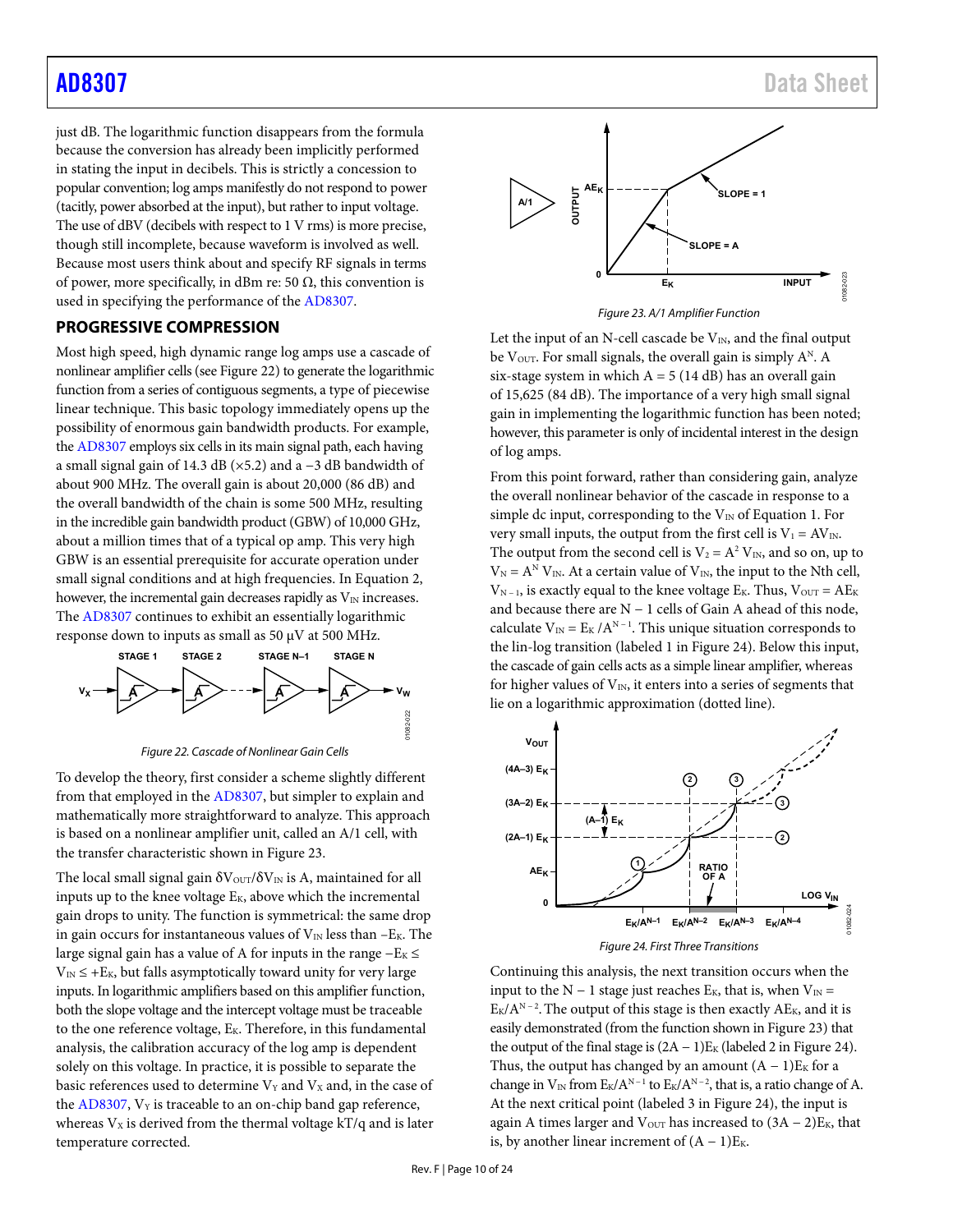## Data Sheet [AD8307](https://www.analog.com/AD8307?doc=AD8307.pdf)

Further analysis shows that right up to the point where the input to the first cell is above the knee voltage,  $V_{\text{OUT}}$  changes by  $(A - 1)E_K$ for a ratio change of A in  $V_{IN}$ . This can be expressed as a certain fraction of a decade, which is simply  $log_{10}(A)$ . For example, when  $A = 5$ , a transition in the piecewise linear output function occurs at regular intervals of 0.7 decade  $(log_{10}(A)$ , or 14 dB divided by 20 dB). This insight immediately allows the user to write the volts per decade scaling parameter, which is also the scaling voltage,  $V_Y$ , when using base 10 logarithms, as

$$
V_Y = \frac{\text{Linear Change in } V_{OUT}}{\text{Decades Change in } V_{IN}} = \frac{(A-1)E_K}{\log_{10}(A)}\tag{4}
$$

Note that only two design parameters are involved in determining  $V_Y$ , namely, the cell gain A and the knee voltage,  $E_K$ , while N, the number of stages, is unimportant in setting the slope of the overall function. For  $A = 5$  and  $E<sub>K</sub> = 100$  mV, the slope would be a rather awkward 572.3 mV per decade (28.6 mV/dB). A well designed log amp has rational scaling parameters.

The intercept voltage can be determined by using two pairs of transition points on the output function (consider [Figure 24\)](#page-9-2). The result is

$$
V_X = \frac{E_K}{A^{(N+1/(A-1))}}
$$
\n(5)

For the case under consideration, using  $N = 6$ , calculate  $V_Z =$ 4.28 μV. However, be careful about the interpretation of this parameter, because it was earlier defined as the input voltage at which the output passes through zero (see [Figure 21\)](#page-8-1). Clearly, in the absence of noise and offsets, the output of the amplifier chain shown in [Figure 23 c](#page-9-1)an be zero when, and only when,  $V_{IN} = 0$ . This anomaly is due to the finite gain of the cascaded amplifier, which results in a failure to maintain the logarithmic approximation below the lin-log transition (labeled 1 i[n Figure 24\)](#page-9-2). Closer analysis shows that the voltage given by Equation 5 represents the extrapolated, rather than actual, intercept.

### <span id="page-10-0"></span>**DEMODULATING LOG AMPS**

Log amps based on a cascade of A/1 cells are useful in baseband applications because they do not demodulate their input signal. However, baseband and demodulating log amps alike can be made using a different type of amplifier stage, called an A/0 cell. Its function differs from that of the A/1 cell in that the gain above the knee voltage  $E_K$  falls to zero, as shown by the solid line i[n Figure 25.](#page-10-1) This is also known as the limiter function, and a chain of N such cells are often used to generate hard-limited output in recovering the signal in FM and PM modes.



Figure 25. A/0 Amplifier Functions (Ideal and Tanh)

<span id="page-10-1"></span>Th[e AD640,](http://www.analog.com/ad640?doc=AD8307.pdf) [AD606,](http://www.analog.com/ad606?doc=AD8307.pdf) [AD608,](http://www.analog.com/ad608?doc=AD8307.pdf) [AD8307,](http://www.analog.com/AD8307?doc=AD8307.pdf) and various other Analog Devices, Inc., communications products incorporating a logarithmic intermediate frequency (IF) amplifier all use this technique. It becomes apparent that the output of the last stage can no longer provide the logarithmic output because this remains unchanged for all inputs above the limiting threshold, which occurs at  $V_{IN}$  =  $E_K/A^{N-1}$ . Instead, the logarithmic output is now generated by summing the outputs of all the stages. The full analysis for this type of log amp is only slightly more complicated than that of the previous case. It is readily shown that, for practical purposes, the intercept voltage,  $V_x$ , is identical to that given in Equation 5, while the slope voltage is

$$
V_Y = \frac{AE_K}{\log_{10}(A)}\tag{6}
$$

Preference for the A/0 style of log amp over one using A/1 cells stems from several considerations. The first is that an A/0 cell can be very simple. In the [AD8307,](http://www.analog.com/AD8307?doc=AD8307.pdf) it is based on a bipolar transistor differential pair, having resistive loads, RL, and an emitter current source, I<sub>E</sub>. This exhibits an equivalent knee voltage of  $E_K = 2 kT/q$  and a small signal gain of  $A = I_E R_L/E_K$ . The large signal transfer function is the hyperbolic tangent (see the dashed line i[n Figure 25\)](#page-10-1). This function is very precise, and the deviation from an ideal A/0 form is not detrimental. In fact, the rounded shoulders of the tanh function result in a lower ripple in the logarithmic conformance than that obtained using an ideal A/0 function.

An amplifier composed of these cells is entirely differential in structure and can thus be rendered very insensitive to disturbances on the supply lines and, with careful design, to temperature variations. The output of each gain cell has an associated transconductance (gm) cell that converts the differential output voltage of the cell to a pair of differential currents, which are summed simply by connecting the outputs of all the  $g_m$  (detector) stages in parallel. The total current is then converted back to a voltage by a transresistance stage to generate the logarithmic output. This scheme is depicted in single-sided form i[n Figure 26.](#page-11-2)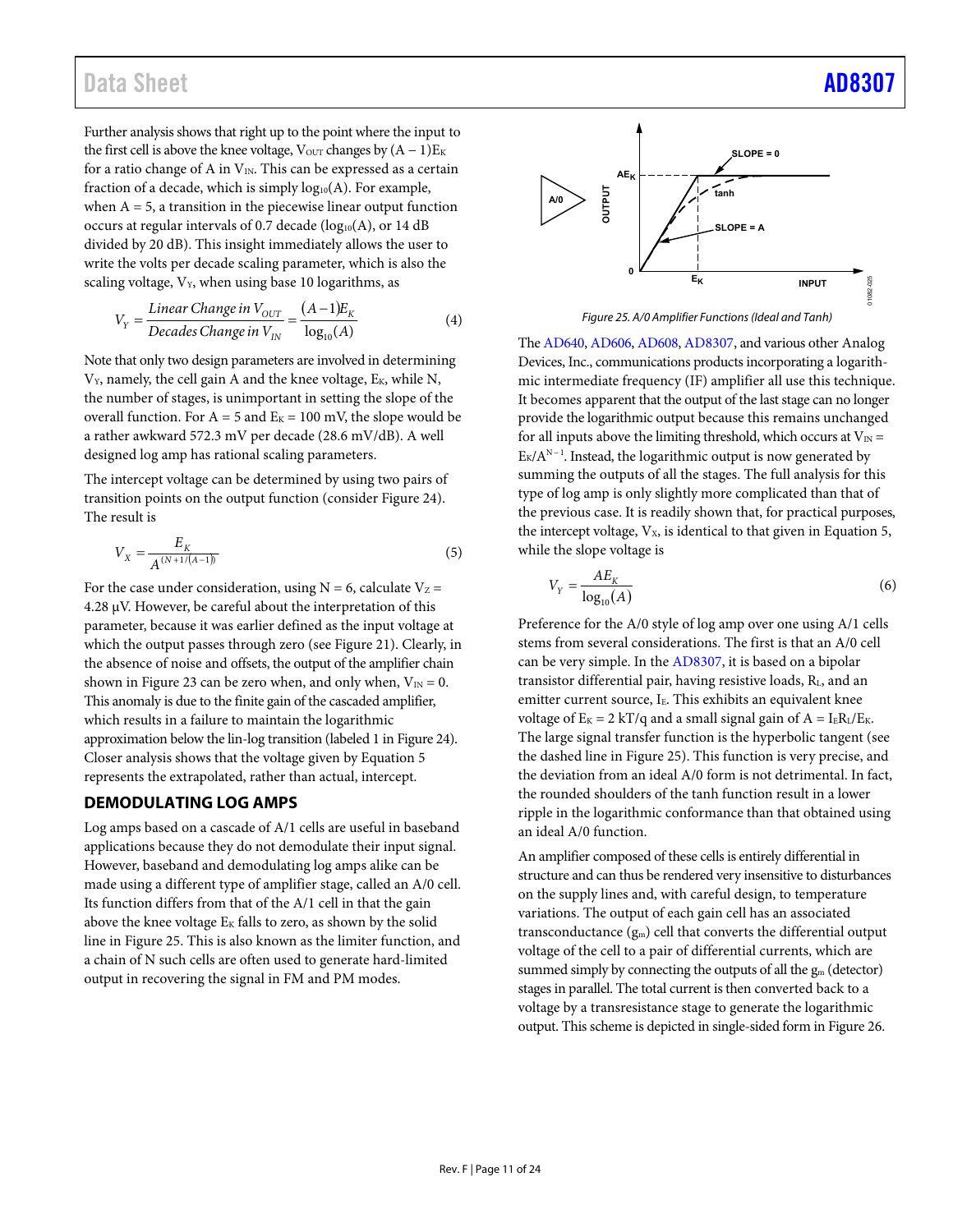<span id="page-11-2"></span>

Figure 26. Log Amp Using A/0 Stages and Auxiliary Summing Cells

The chief advantage of this approach is that the slope voltage can now be decoupled from the knee voltage,  $E_K = 2 kT/q$ , which is inherently PTAT. By contrast, the simple summation of the cell outputs results in a very high temperature coefficient of the slope voltage given in Equation 6. To do this, the detector stages are biased with currents (not shown), which are rendered stable with temperature. These are derived either from the supply voltage (as in the [AD606 a](http://www.analog.com/ad606?doc=ad8307.pdf)nd [AD608\)](http://www.analog.com/ad608?doc=ad8307.pdf) or from an internal band gap reference (as in the [AD640 a](http://www.analog.com/ad640?doc=ad8307.pdf)nd [AD8307\)](http://www.analog.com/AD8307?doc=AD8307.pdf). This topology affords complete control over the magnitude and temperature behavior of the logarithmic slope, decoupling it completely from EK.

A further step is needed to achieve the demodulation response, required when the log amp converts an alternating input into a quasi-dc baseband output. This is achieved by altering the  $g_m$ cells used for summation purposes to also implement the rectification function. Early discrete log amps based on the progressive compression technique used half-wave rectifiers. This made postdetection filtering difficult. The [AD640](http://www.analog.com/ad640?doc=ad8307.pdf) was the first commercial monolithic log amp to use a full-wave rectifier, a practice followed in all subsequent Analog Devices types.

These detectors can be modeled as essentially linear  $g_m$  cells, but produce an output current independent of the sign of the voltage applied to the input of each cell; that is, they implement the absolute value function. Because the output from the later A/0 stages closely approximates an amplitude symmetric square wave for even moderate input levels (most stages of the amplifier chain operate in a limiting mode), the current output from each detector is almost constant over each period of the input. Somewhat earlier detector stages produce a waveform having only very brief dropouts, whereas the detectors nearest the input produce a low level, almost sinusoidal waveform at twice the input frequency. These aspects of the detector system result in a signal that is easily filtered, resulting in low residual ripple on the output.

## <span id="page-11-0"></span>**INTERCEPT CALIBRATION**

All monolithic log amps from Analog Devices include accurate means to position the intercept voltage,  $V_X$  (or equivalent power for a demodulating log amp). Using the scheme shown in Figure 26, the basic value of the intercept level departs considerably from that predicted by the simpler analyses given earlier. However, the intrinsic intercept voltage is still proportional to  $E_K$ , which is PTAT (see Equation 5). Recalling that the addition of an offset to the output produces an effect that is indistinguishable from a change in the position of the intercept, it is possible to cancel the left-right motion of  $V_X$  resulting from the temperature

variation of  $E_K$ . Do this by adding an offset with the required temperature behavior.

The precise temperature shaping of the intercept positioning offset results in a log amp having stable scaling parameters, making it a true measurement device, for example, as a calibrated received signal strength indicator (RSSI). In this application, the user is more interested in the value of the output for an input waveform that is invariably sinusoidal. Although the input level can alternatively be stated as an equivalent power, in dBm, be sure to work carefully. It is essential to know the load impedance in which this power is presumed to be measured.

In radio frequency (RF) practice, it is generally safe to assume a reference impedance of 50  $\Omega$  in which 0 dBm (1 mW) corresponds to a sinusoidal amplitude of 316.2 mV (223.6 mV rms). The intercept can likewise be specified in dBm. For the [AD8307,](http://www.analog.com/AD8307?doc=AD8307.pdf) it is positioned at −84 dBm, corresponding to a sine amplitude of 20 μV. It is important to bear in mind that log amps do not respond to power, but to the voltage applied to their input.

The [AD8307 p](http://www.analog.com/AD8307?doc=AD8307.pdf)resents a nominal input impedance much higher than 50 Ω (typically 1.1 kΩ low frequencies). A simple input matching network can considerably improve the sensitivity of this type of log amp. This increases the voltage applied to the input and thus alters the intercept. For a 50  $\Omega$  match, the voltage gain is 4.8 and the entire dynamic range moves down by 13.6 dB (see [Figure 35\)](#page-17-2). Note that the effective intercept is a function of waveform. For example, a square wave input reads 6 dB higher than a sine wave of the same amplitude and a Gaussian noise input 0.5 dB higher than a sine wave of the same rms value.

### <span id="page-11-1"></span>**OFFSET CONTROL**

In a monolithic log amp, direct coupling between the stages is used for several reasons. First, this avoids the use of coupling capacitors, which typically have a chip area equal to that of a basic gain cell, thus considerably increasing die size. Second, the capacitor values predetermine the lowest frequency at which the log amp can operate; for moderate values, this can be as high as 30 MHz, limiting the application range. Third, the parasitic (backplate) capacitance lowers the bandwidth of the cell, further limiting the applications.

However, the very high dc gain of a direct-coupled amplifier raises a practical issue. An offset voltage in the early stages of the chain is indistinguishable from a real signal. For example, if it were as high as 400 μV, it would be 18 dB larger than the smallest ac signal (50  $\mu$ V), potentially reducing the dynamic range by this amount. This problem is averted by using a global feedback path from the last stage to the first, which corrects this offset in a similar fashion to the dc negative feedback applied around an op amp. The high frequency components of the signal must be removed to prevent a reduction of the HF gain in the forward path.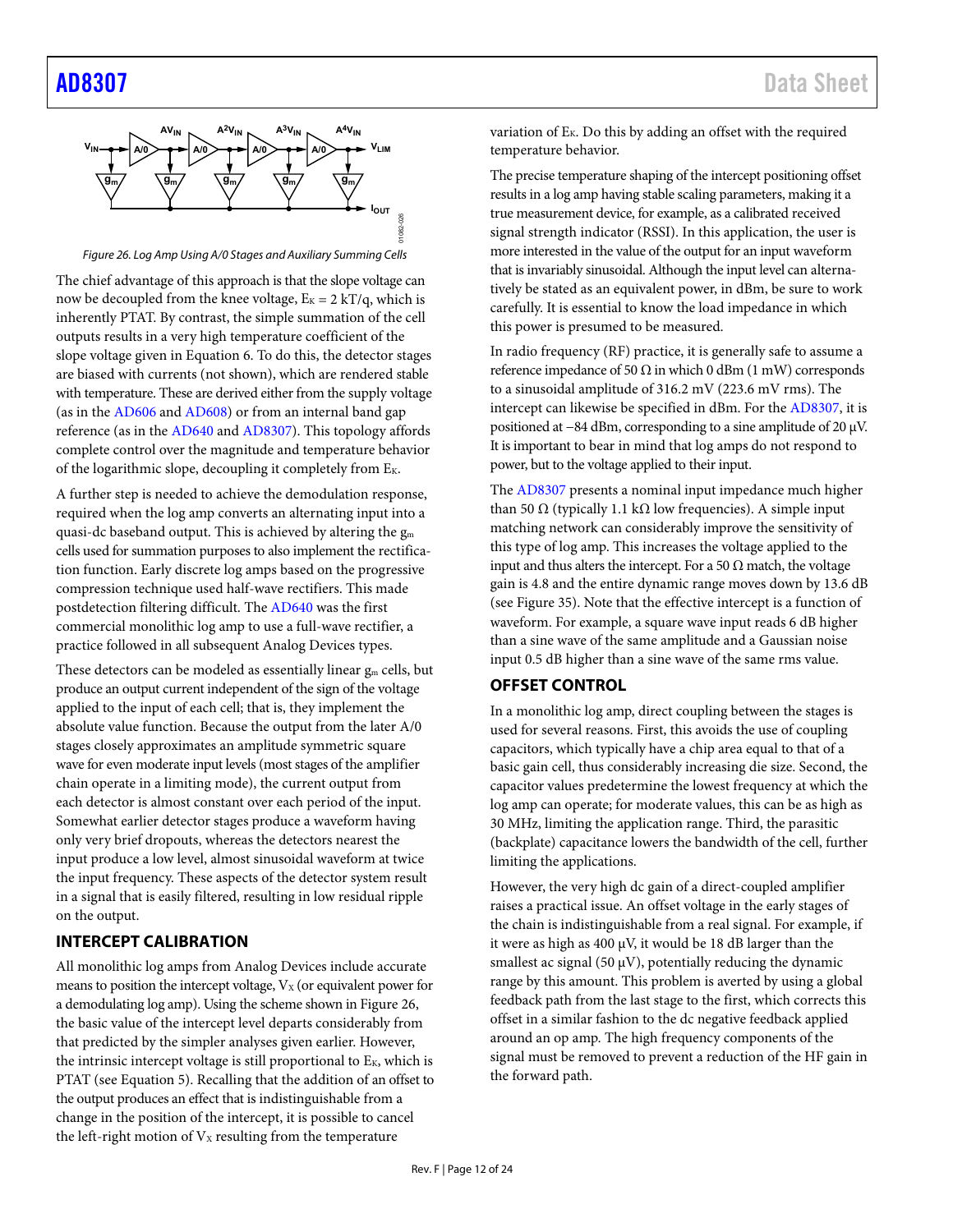## Data Sheet [AD8307](https://www.analog.com/AD8307?doc=AD8307.pdf)

In th[e AD8307,](http://www.analog.com/AD8307?doc=AD8307.pdf) this is achieved by an on-chip filter, providing sufficient suppression of HF feedback to allow operation above 1 MHz. To extend the range below this frequency, an external capacitor can be added. This permits the high-pass corner to be lowered to audio frequencies using a capacitor of modest value. Note that this capacitor has no effect on the minimum signal frequency for input levels above the offset voltage; this extends down to dc (for a signal applied directly to the input pins). The offset voltage varies from part to part; some exhibit essentially stable offsets of under 100 μV without the benefit of an offset adjustment.

## <span id="page-12-0"></span>**EXTENSION OF RANGE**

The theoretical dynamic range for the basic log amp shown in [Figure 26](#page-11-2) is  $A^N$ . For  $A = 5.2$  (14.3 dB) and  $N = 6$ , it is 20,000 or 86 dB. The actual lower end of the dynamic range is largely determined by the thermal noise floor, measured at the input of the chain of amplifiers. The upper end of the range is extended

upward by the addition of top-end detectors. The input signal is applied to a tapped attenuator, and progressively smaller signals are applied to three passive rectifying  $g_m$  cells whose outputs are summed with those of the main detectors. With care in design, the extension to the dynamic range can be seamless over the full frequency range. For the [AD8307,](http://www.analog.com/AD8307?doc=AD8307.pdf) it amounts to a further 27 dB.

Therefore, the total dynamic range is theoretically 113 dB. The specified range of 90 dB (−74 dBm to +16 dBm) is for high accuracy and calibrated operation, and includes the low end degradation due to thermal noise and the top end reduction due to voltage limitations. The additional stages are not redundant, but are needed to maintain accurate logarithmic conformance over the central region of the dynamic range, and in extending the usable range considerably beyond the specified range. In applications where log conformance is less demanding, the [AD8307 c](http://www.analog.com/AD8307?doc=AD8307.pdf)an provide over 95 dB of range.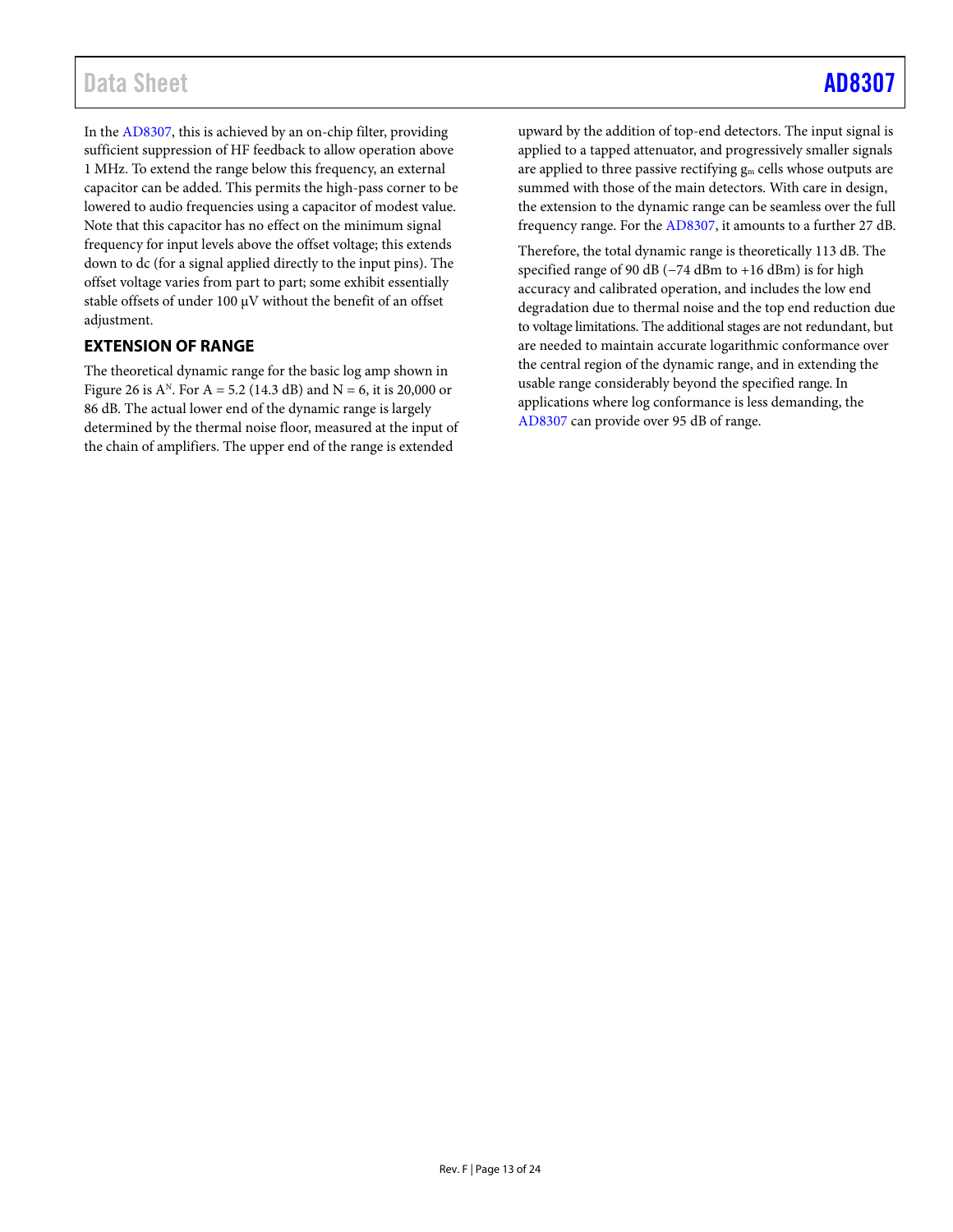## <span id="page-13-0"></span>INTERFACES

The [AD8307 c](http://www.analog.com/AD8307?doc=AD8307.pdf)omprises six main amplifier/limiter stages, each having a gain of 14.3 dB and small signal bandwidth of 900 MHz; the overall gain is 86 dB with a −3 dB bandwidth of 500 MHz. These six cells and their associated  $g_m$  styled full-wave detectors handle the lower two-thirds of the dynamic range. Three topend detectors, placed at 14.3 dB taps on a passive attenuator, handle the upper third of the 90 dB range. Biasing for these cells is provided by two references: one determines their gain and the other is a band gap circuit that determines the logarithmic slope and stabilizes it against supply and temperature variations. The [AD8307 c](http://www.analog.com/AD8307?doc=AD8307.pdf)an be enabled or disabled by a CMOS-compatible level at ENB (Pin 6). The first amplifier stage provides a low voltage noise spectral density (1.5 nV/ $\sqrt{Hz}$ ).

The differential current-mode outputs of the nine detectors are summed and then converted to single-sided form in the output stage, nominally scaled 2 μA/dB. The logarithmic output voltage is developed by applying this current to an on-chip 12.5 kΩ resistor, resulting in a logarithmic slope of 25 mV/dB (that is, 500 mV/decade) at the OUT pin. This voltage is not buffered, allowing the use of a variety of special output interfaces, including the addition of postdemodulation filtering. The last detector stage includes a modification to temperature stabilize the log intercept, which is accurately positioned to make optimal use of the full output voltage range available. The intercept can be adjusted using the INT pin, which adds or subtracts a small current to the signal current.



Figure 27. Main Features of th[e AD8307](http://www.analog.com/AD8307?doc=AD8307.pdf)

The last gain stage also includes an offset sensing cell. This generates a bipolarity output current when the main signal path has an imbalance due to accumulated dc offsets. This current is integrated by an on-chip capacitor, which can be increased in value by an off-chip component at OFS. The resulting voltage is used to null the offset at the output of the first stage. Because it does not involve the signal input connections, whose ac-coupling capacitors otherwise introduce a second pole in the feedback path, the stability of the offset correction loop is assured.

The [AD8307 i](http://www.analog.com/AD8307?doc=AD8307.pdf)s built on an advanced, dielectrically isolated, complementary bipolar process. Most resistors are thin film types having a low temperature coefficient of resistance (TCR) and high linearity under large signal conditions. Their absolute tolerance is typically within ±20%. Similarly, the capacitors have a typical tolerance of ±15% and essentially zero temperature or voltage sensitivity. Most interfaces have additional small junction capacitances associated with them due to active devices or ESD protection; these can be neither accurate nor stable. Component numbering in each of these interface diagrams is local.

## <span id="page-13-1"></span>**ENABLE INTERFACE**

The chip enable interface is shown i[n Figure 28.](#page-13-3) The currents in the diode-connected transistors control the turn-on and turnoff states of the band gap reference and the bias generator, and are a maximum of 100 μA when Pin 6 is taken to 5 V, under worst-case conditions. Left unconnected, or at a voltage below 1 V, th[e AD8307 i](http://www.analog.com/AD8307?doc=AD8307.pdf)s disabled and consumes a sleep current of under 50  $\mu$ A; tied to the supply, or at a voltage above 2 V, it is fully enabled. The internal bias circuitry is very fast, typically <100 ns for either off or on. In practice, the latency period before the log amp exhibits its full dynamic range is more likely to be limited by factors relating to the use of ac coupling at the input or the settling of the offset control loop.

<span id="page-13-3"></span>

## <span id="page-13-4"></span><span id="page-13-2"></span>**INPUT INTERFACE**

[Figure 29 s](#page-13-4)hows the essentials of the signal input interface. C<sub>P</sub> and  $C_M$  are the parasitic capacitances to ground;  $C_D$  is the differential input capacitance, mostly due to Q1 and Q2. In most applications, both input pins are ac-coupled. The switches close when ENB is asserted. When disabled, the inputs float, bias current  $I<sub>E</sub>$  is shut off, and the coupling capacitors remain charged. If the log amp is disabled for long periods, small leakage currents discharge these capacitors. If they are poorly matched, charging currents at power-up can generate a transient input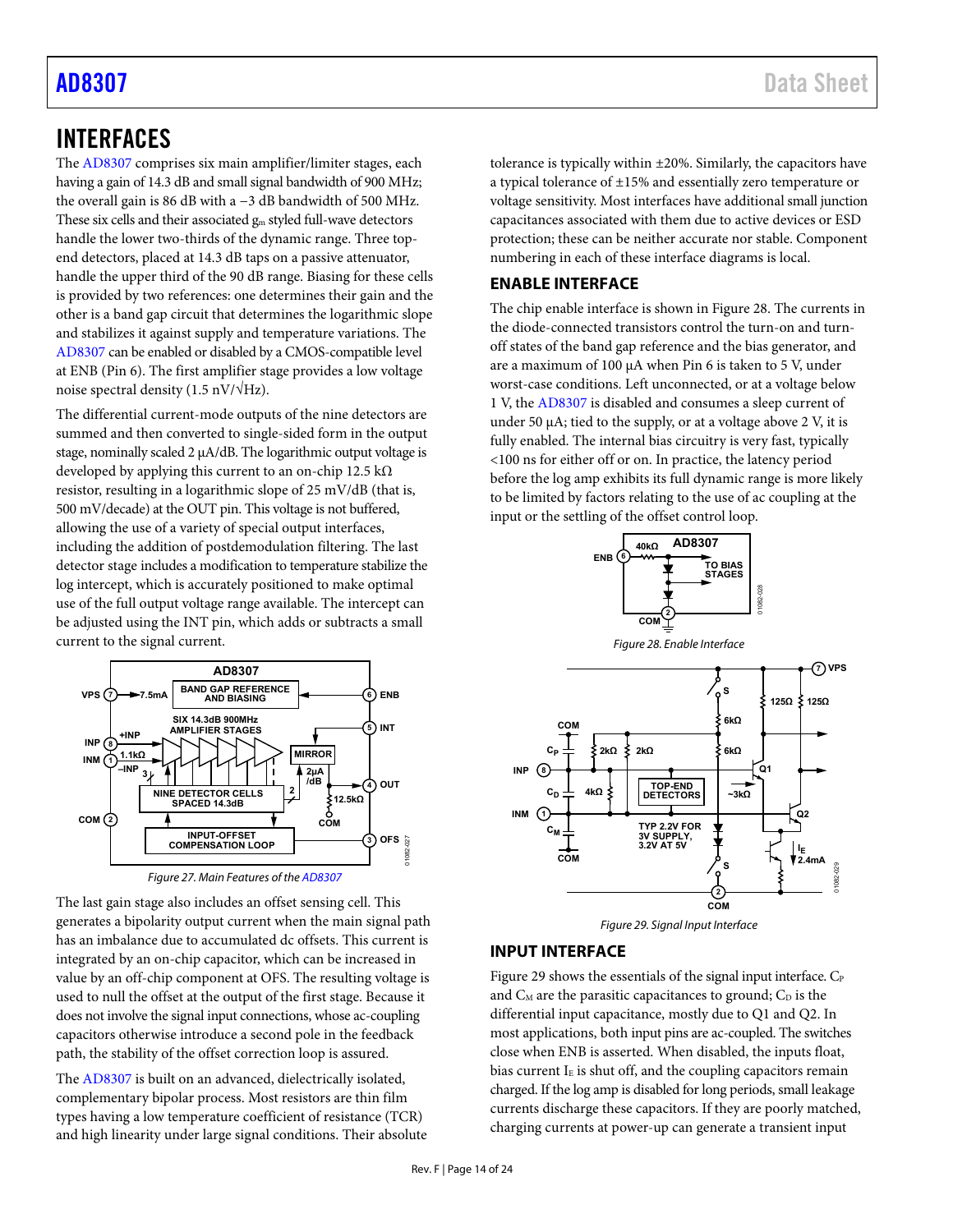## Data Sheet [AD8307](https://www.analog.com/AD8307?doc=AD8307.pdf)

voltage that can block the lower reaches of the dynamic range until it has become much less than the signal.

In most applications, the signal is single sided and can be applied to either Pin 1 or Pin 8, with the other pin ac-coupled to ground. Under these conditions, the largest input signal that can be handled by th[e AD8307](http://www.analog.com/AD8307?doc=AD8307.pdf) is 10 dBm (sine amplitude of  $\pm 1$  V) when operating from a 3 V supply; 16 dBm can be handled using a 5 V supply. The full 16 dBm can be achieved for supplies down to 2.7 V, using a fully balanced drive. For frequencies above about 10 MHz, this is most easily achieved using a matching network. Using such a network, having an inductor at the input, the input transient is eliminated. Occasionally, it is desirable to use the dc-coupled potential of th[e AD8307.](http://www.analog.com/AD8307?doc=AD8307.pdf) The main challenge is to present signals to the log amp at the elevated common-mode input level, requiring the use of low noise, low offset buffer amplifiers. Using dual supplies of  $\pm 3$  V, the input pins can operate at ground potential.

## <span id="page-14-0"></span>**OFFSET INTERFACE**

The input-referred dc offsets in the signal path are nulled via the interface associated with Pin 3, shown i[n Figure 30.](#page-14-2) Q1 and Q2 are the first stage input transistors, with their corresponding load resistors (125  $\Omega$ ). Q3 and Q4 generate small currents, which can introduce a dc offset into the signal path. When the voltage on OFS is at about 1.5 V, these currents are equal and nominally 64 μA. When OFS is taken to ground, Q4 is off and the effect of the current in Q3 is to generate an offset voltage of 64  $\mu$ V  $\times$  125  $\Omega$  = 8 mV. Because the first stage gain is ×5, this is equivalent to an input offset (INP to INM) of 1.6 mV. When OFS is taken to its most positive value, the input-referred offset is reversed to −1.6 mV. If true dc coupling is needed, down to very small inputs, this automatic loop must be disabled and the residual offset eliminated using a manual adjustment.

In normal operation, however, using an ac-coupled input signal, the OFS pin should be left open. Any residual input offset voltage is then automatically nulled by the action of the feedback loop. The gm cell, which is gated off when the chip is disabled, converts any output offset (sensed at a point near the end of the cascade of amplifiers) to a current. This is integrated by the on-chip capacitor, C<sub>HP</sub>, and any added external capacitance, C<sub>OFS</sub>, to generate an error voltage, which is applied back to the input stage in the polarity needed to null the output offset. From a small signal perspective, this feedback alters the response of the amplifier, which, rather than behaving as a fully dc-coupled system, now exhibits a zero in its ac transfer function, resulting in a closed-loop high-pass corner at about 1.5 MHz.



Figure 30. Offset Interface and Offset Nulling Path

<span id="page-14-2"></span>The offset feedback is limited to a range of  $\pm 1.6$  mV; signals larger than this override the offset control loop, which only affects performance for very small inputs. An external capacitor reduces the high-pass corner to arbitrarily low frequencies; using 1 μF, this corner is below 10 Hz. All Analog Devices log amps use an offset nulling loop; th[e AD8307 d](http://www.analog.com/AD8307?doc=AD8307.pdf)iffers in using this single-sided form.

## <span id="page-14-1"></span>**OUTPUT INTERFACE**

The outputs from the nine detectors are differential currents, having an average value that is dependent on the signal input level, plus a fluctuation at twice the input frequency. The currents are summed at the LGP node and the LGM node in [Figure 31.](#page-15-0)  Further currents are added at these nodes, to position the intercept, by slightly raising the output for zero input, and to provide temperature compensation. Because th[e AD8307](http://www.analog.com/AD8307?doc=AD8307.pdf) is not laser trimmed, there is a small uncertainty in both the log slope and the log intercept. These scaling parameters can be adjusted.

For zero signal conditions, all the detector output currents are equal. For a finite input of either polarity, their difference is converted by the output interface to a single-sided unipolar current nominally scaled 2 μA/dB (40 μA/decade) at the OUT pin. An on-chip 12.5 k $\Omega$  resistor, R1, converts this current to a voltage of 25 mV/dB. C1 and C2 are effectively in shunt with R1 and form a low-pass filter pole with a corner frequency of about 5 MHz. The pulse response settles to within 1% of the final value within 300 ns. This integral low-pass filter provides adequate smoothing in many IF applications. At 10.7 MHz, the 2f ripple is 12.5 mV in amplitude, equivalent to ±0.5 dB, and only 0.5 mV (±0.02 dB) at  $f = 50$  MHz. A filter capacitor,  $C_{FLT}$ , added from the OUT pin to ground lowers this corner frequency. Using 1 μF, the ripple is maintained to less than  $\pm 0.5$  dB down to input frequencies of 100 Hz. Note that C<sub>OFS</sub> should also be increased in low frequency applications, and is typically made equal to  $C_{\text{ELT}}$ .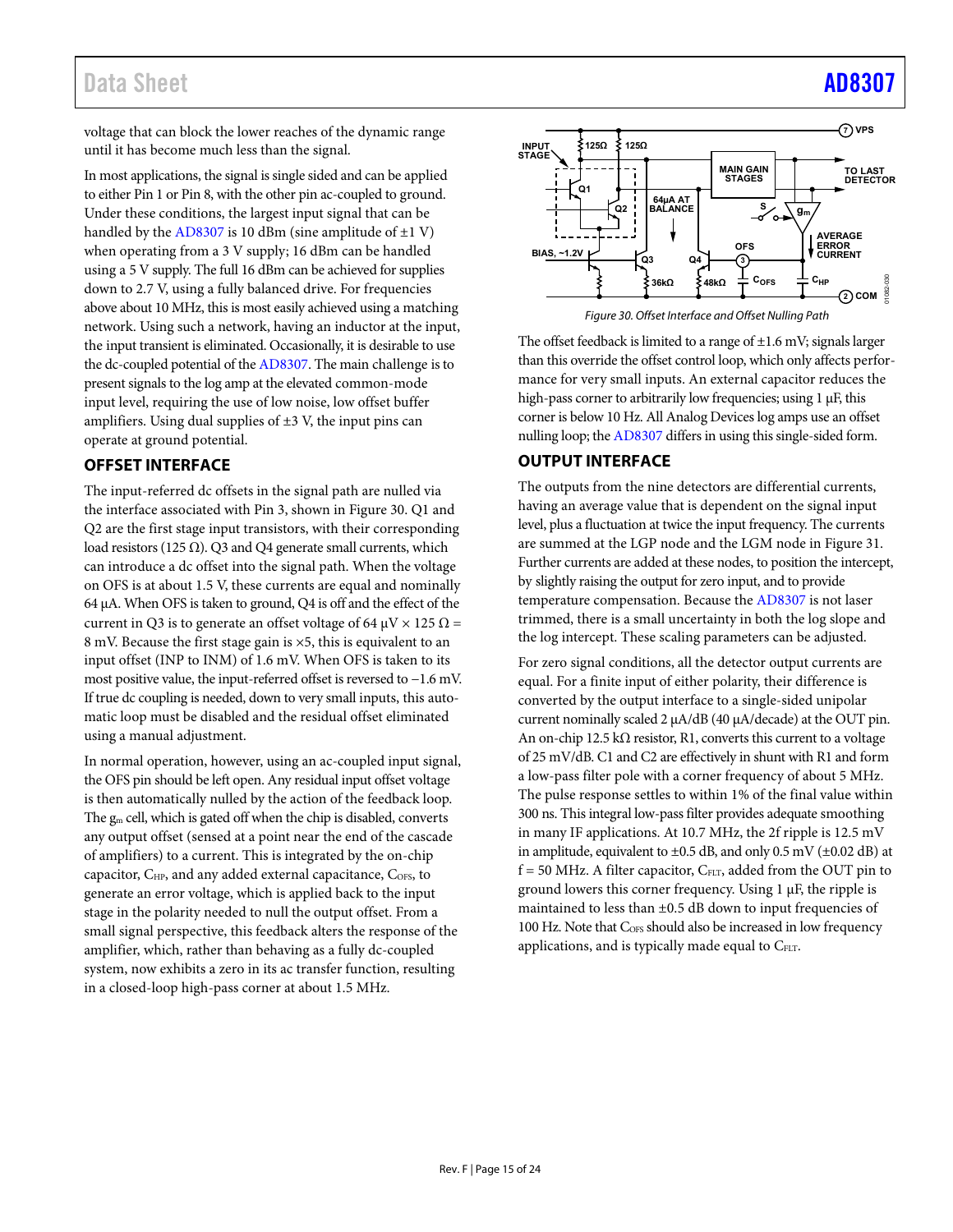It can be desirable to increase the speed of the output response, with the penalty of increased ripple. One way to do this is by connecting a shunt load resistor from the OUT pin to ground, which raises the low-pass corner frequency. This also alters the logarithmic slope, for example, to 7.5 mV/dB using a 5.36 kΩ resistor, while reducing the 10% to 90% rise time to 25 ns. The ripple amplitude for the 50 MHz input remains at 0.5 mV, but this is now equivalent to  $\pm 0.07$  dB. If a negative supply is available, the output pin can be connected directly to the summing node of an external op amp connected as an inverting mode transresistance stage.

Note that while th[e AD8307 c](http://www.analog.com/AD8307?doc=AD8307.pdf)an operate down to supply voltages of 2.7 V, the output voltage limit is reduced when the supply drops below 4 V. This characteristic is the result of necessary headroom requirements, approximately two  $V_{BE}$  drops, in the design of the output stage.

<span id="page-15-0"></span>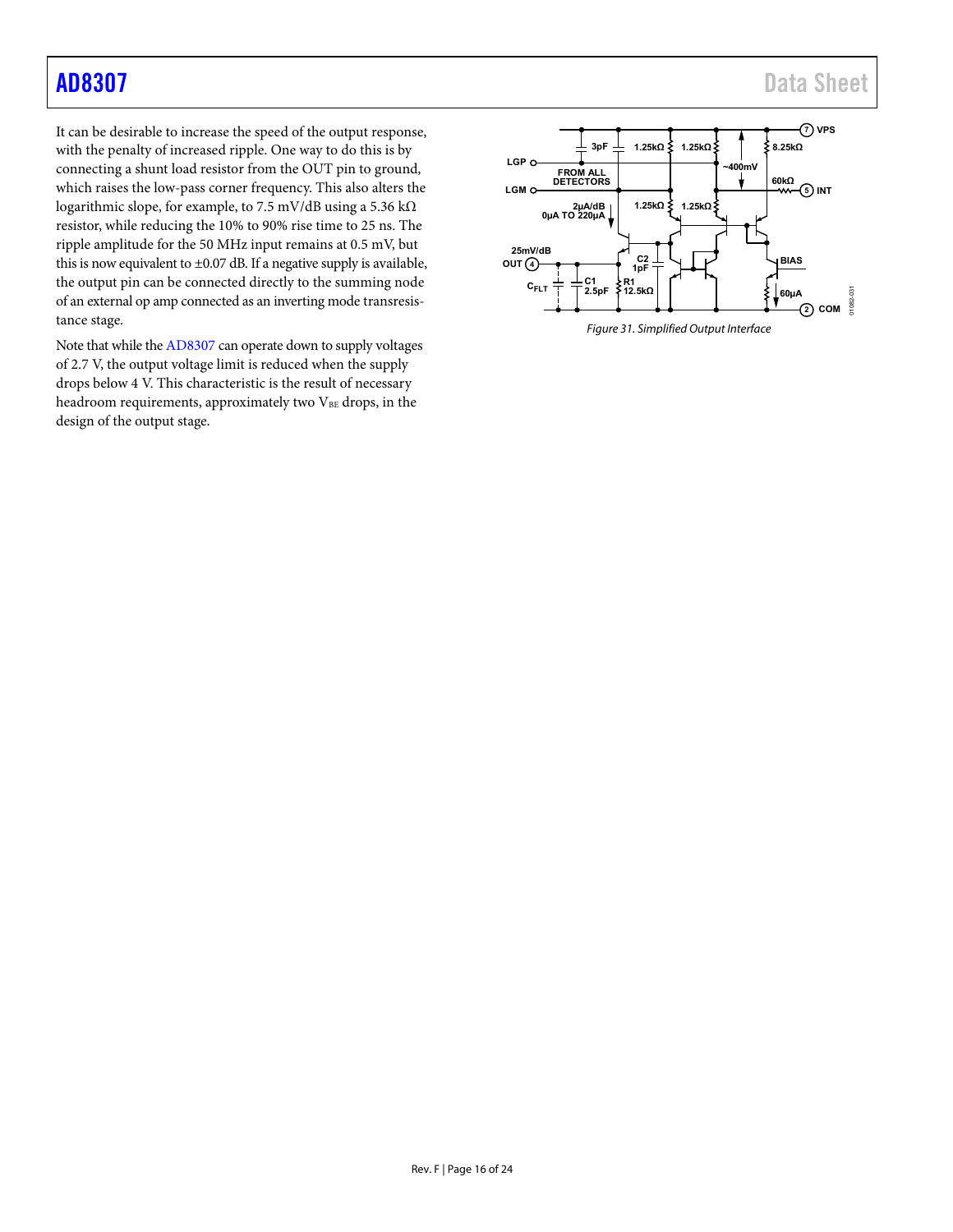## <span id="page-16-0"></span>THEORY OF OPERATION

The [AD8307 h](http://www.analog.com/AD8307?doc=AD8307.pdf)as very high gain and a bandwidth from dc to over 1 GHz, at which frequency the gain of the main path is still over 60 dB. Consequently, it is susceptible to all signals within this very broad frequency range that find their way to the input terminals. It is important to remember that these are indistinguishable from the wanted signal, and has the effect of raising the apparent noise floor (that is, lowering the useful dynamic range). For example, while the signal of interest can be an IF of 50 MHz, any of the following could easily be larger than the IF signal at the lower extremities of its dynamic range: 60 Hz hum (picked up due to poor grounding techniques), spurious coupling (from a digital clock source on the same PC board), and local radio stations, for example.

Careful shielding is essential. A ground plane should be used to provide a low impedance connection to the common pin, COM, for the decoupling capacitors used at VPS, and as the output ground. It is inadvisable to assume that the ground plane is equipotential. Neither of the inputs should be ac-coupled directly to the ground plane, but should be kept separate from it, being returned instead to the low associated with the source. This can mean isolating the low side of an input connector with a small resistance to the ground plane.

## <span id="page-16-1"></span>**BASIC CONNECTIONS**

[Figure 32 s](#page-16-2)hows the simple connections suitable for many applications. The inputs are ac coupled by C1 and C2, which should have the same value, for example, C<sub>C</sub>. The coupling time constant is  $R_{\text{IN}}$  C<sub>C</sub>/2, thus forming a high-pass corner with a 3 dB attenuation at  $f_{HP} = 1/(pR_{IN}C_C)$ . In high frequency applications, f<sub>HP</sub> should be as large as possible to minimize the coupling of unwanted low frequency signals. Conversely, in low frequency applications, a simple RC network forming a low-pass filter should be added at the input for the same reason. For the case where the generator is not terminated, the signal range should be expressed in terms of the voltage response and should extend from −85 dBV to +6 dBV.



<span id="page-16-2"></span>Figure 32. Basic Connections

Where it is necessary to terminate the source at a low impedance, the resistor  $R_T$  should be added, with allowance for the shunting effect of the basic 1.1 kΩ input resistance  $(R_{\text{IN}})$  of the AD8307. For example, to terminate a 50  $\Omega$  source, a 52.3  $\Omega$  1% tolerance resistor should be used. This can be placed on the input side or the log amp side of the coupling capacitors; in the former case, smaller capacitors can be used for a given frequency range; in the latter case, the effective  $R_{IN}$  is lowered directly at the log amp inputs.

[Figure 33 s](#page-16-3)hows the output vs. the input level, in dBm, when driven from a terminated 50  $\Omega$  generator, for sine inputs at 10 MHz, 100 MHz, and 500 MHz[; Figure 34](#page-16-4) shows the typical logarithmic conformance under the same conditions. Note that 10 dBm corresponds to a sine amplitude of 1 V, equivalent to an rms power of 10 mW in a 50  $\Omega$  termination. However, if the termination resistor is omitted, the input power is negligible. The use of dBm to define input level therefore needs to be considered carefully in connection with th[e AD8307.](http://www.analog.com/AD8307?doc=AD8307.pdf) 



<span id="page-16-3"></span>

<span id="page-16-4"></span>Figure 34. Logarithmic Law Conformance at 10 MHz, 100 MHz, and 500 MHz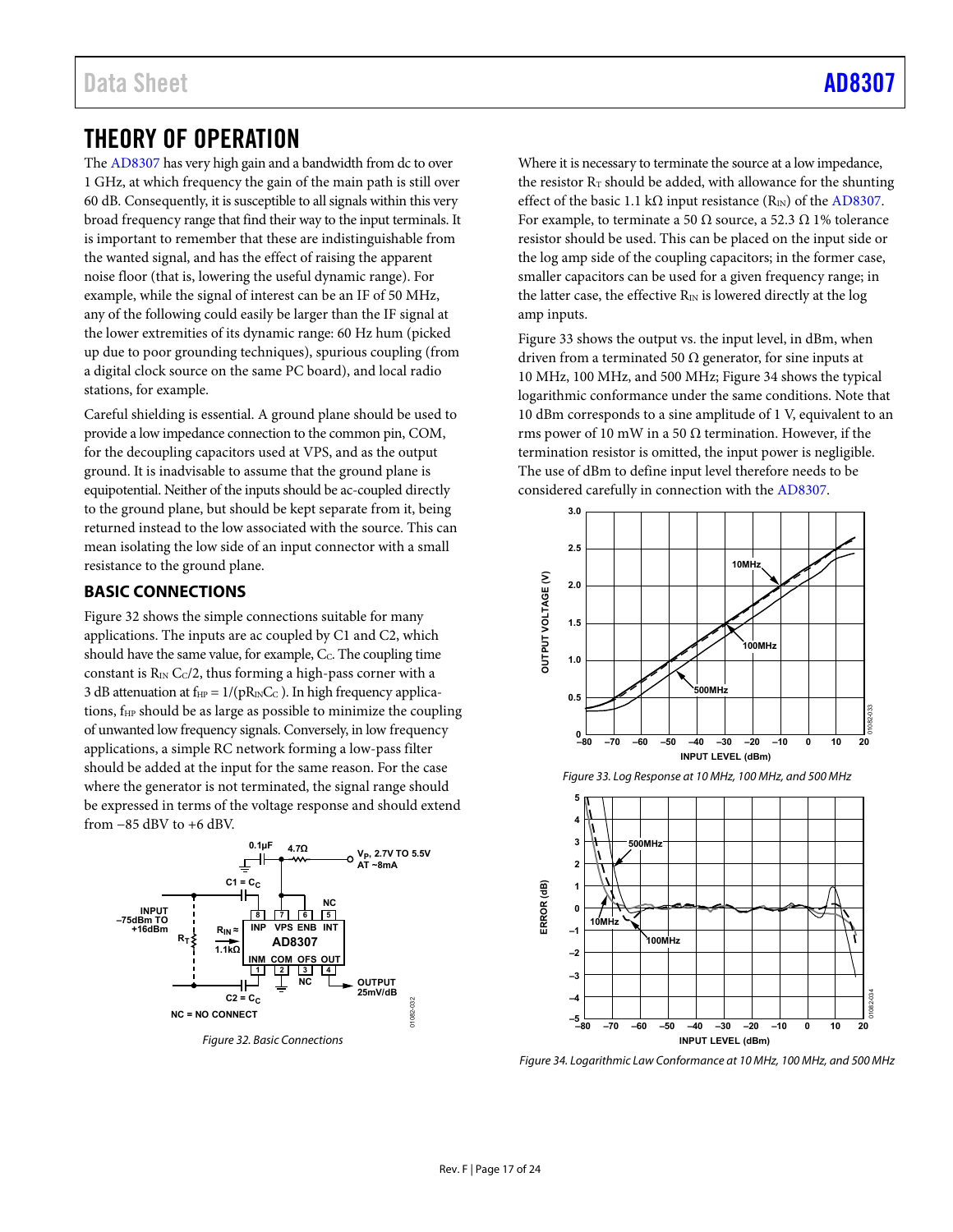## <span id="page-17-1"></span>**INPUT MATCHING**

Where higher sensitivity is required, an input matching network is valuable. Using a transformer to achieve the impedance transformation also eliminates the need for coupling capacitors, which lowers the offset voltage generated directly at the input, and balances the drives to the INP pin and the INM pin. The choice of turns ratio depends somewhat on the frequency. At frequencies below 50 MHz, the reactance of the input capacitance is much higher than the real part of the input impedance. In this frequency range, a turns ratio of about 1:4.8 lowers the input impedance to 50 Ω while raising the input voltage, thus lowering the effect of the short-circuit noise voltage by the same factor. There is a small contribution from the input noise current, so the total noise is reduced by a lesser factor. The intercept is also lowered by the turns ratio; for a 50  $\Omega$  match, it is reduced by 20 log10 (4.8) or 13.6 dB.

## <span id="page-17-0"></span>**NARROW-BAND MATCHING**

Transformer coupling is useful in broadband applications. However, a magnetically coupled transformer may not be convenient in some situations. At high frequencies, it is often preferable to use a narrow-band matching network, as shown in [Figure 35.](#page-17-2) 

Using a narrow-band matching network has several advantages. The same voltage gain is achieved, providing increased sensitivity, but a measure of selectivity is also introduced. The component count is low: two capacitors and an inexpensive chip inductor. Further, by making these capacitors unequal, the amplitudes at the INP pin and the INM pin can be equalized when driving from a single-sided source, that is, the network also serves as a balun.

[Figure 36 s](#page-17-3)hows the response for a center frequency of 100 MHz. Note the very high attenuation at low frequencies. The high frequency attenuation is due to the input capacitance of the log amp.

<span id="page-17-2"></span>

Figure 36. Response of 100 MHz Matching Network

<span id="page-17-3"></span>[Table 5](#page-17-4) provides solutions for a variety of center frequencies  $(f<sub>C</sub>)$ and matching impedances ( $Z_{IN}$ ) of nominally 50  $\Omega$  and 100  $\Omega$ . The unequal capacitor values were chosen to provide a wellbalanced differential drive and to allow better centering of the frequency response peak when using standard value components, which generally results in a  $Z_{IN}$  that is not exact. The full  $AD8307$ HF input impedance and the inductor losses are included in the modeling.

| $f_c(MHz)$ | $Z_{IN}(\Omega)$ | C1(pF) | C2(pF) | $L_M(nH)$ | <b>Voltage Gain (dB)</b> |
|------------|------------------|--------|--------|-----------|--------------------------|
| 10         | 45               | 160    | 150    | 3300      | 13.3                     |
| 20         | 44               | 82     | 75     | 1600      | 13.4                     |
| 50         | 46               | 30     | 27     | 680       | 13.4                     |
| 100        | 50               | 15     | 13     | 330       | 13.4                     |
| 150        | 57               | 10     | 8.2    | 220       | 13.2                     |
| 200        | 57               | 7.5    | 6.8    | 150       | 12.8                     |
| 250        | 50               | 6.2    | 5.6    | 100       | 12.3                     |
| 500        | 54               | 3.9    | 3.3    | 39        | 10.9                     |
| 10         | 103              | 100    | 91     | 5600      | 10.4                     |
| 20         | 102              | 51     | 43     | 2700      | 10.4                     |
| 50         | 99               | 22     | 18     | 1000      | 10.6                     |
| 100        | 98               | 11     | 9.1    | 430       | 10.5                     |
| 150        | 101              | 7.5    | 6.2    | 260       | 10.3                     |
| 200        | 95               | 5.6    | 4.7    | 180       | 10.3                     |
| 250        | 92               | 4.3    | 3.9    | 130       | 9.9                      |
| 500        | 114              | 2.2    | 2.0    | 47        | 6.8                      |

#### <span id="page-17-4"></span>**Table 5. Narrow-Band Matching Values**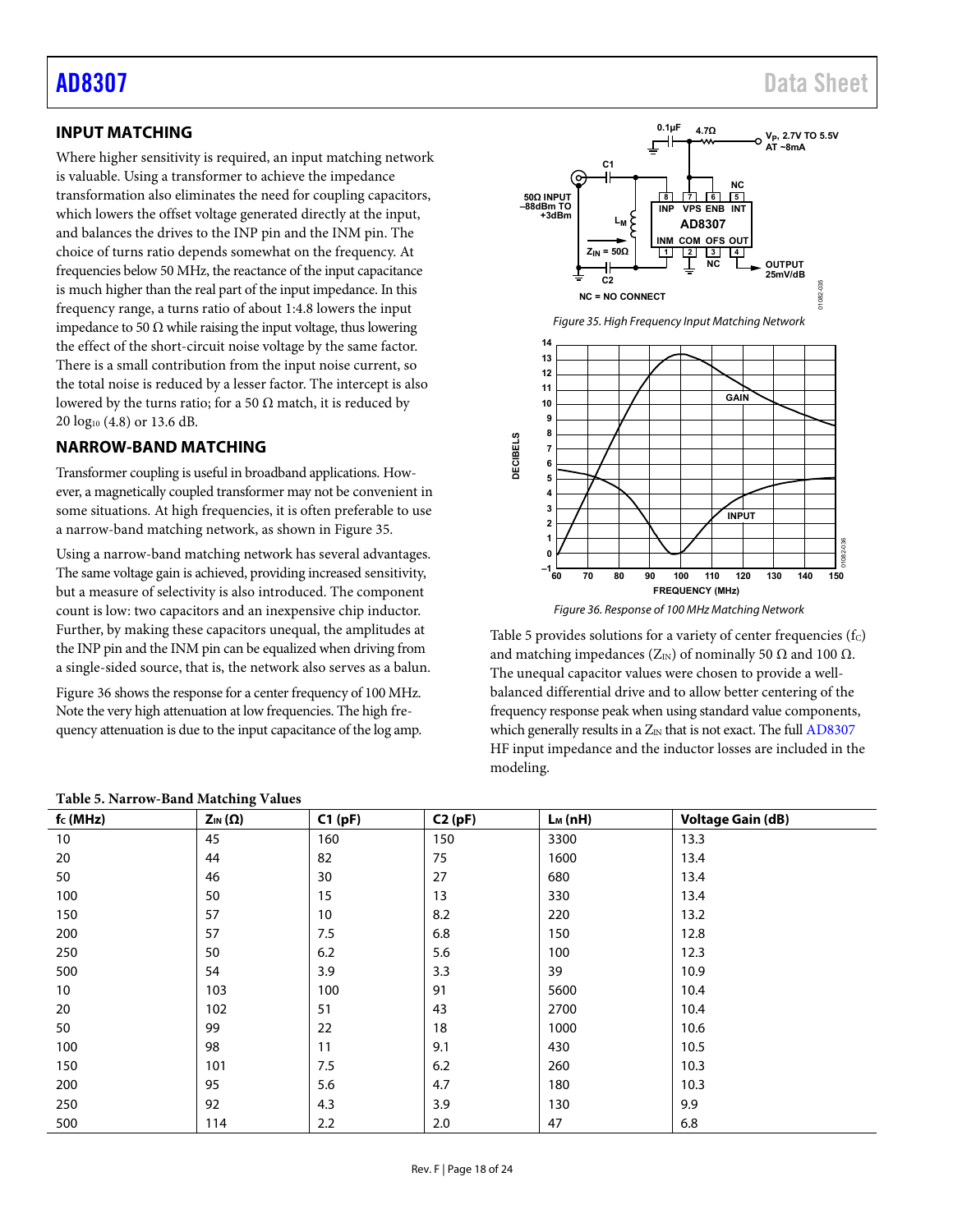## <span id="page-18-0"></span>**SLOPE AND INTERCEPT ADJUSTMENTS**

Where higher calibration accuracy is needed, the adjustments shown in [Figure 37 c](#page-18-1)an be used, either singly or in combination. The log slope is lowered to 20 mV/dB by shunting the nominally 12.5 kΩ on-chip load resistor (se[e Figure 31\)](#page-15-0) with 50 kΩ, adjusted by VR1. The calibration range is  $\pm 10\%$  (18 mV/dB to 22 mV/dB), including full allowance for the variability in the value of the internal load. The adjustment can be made by alternately applying two input levels, provided by an accurate signal generator, spaced over the central portion of the log amp's dynamic range, for example, −60 dBm and 0 dBm. An AM modulated signal at the center of the dynamic range can also be used. For a modulation depth, M, expressed as a fraction, the decibel range between the peaks and troughs over one cycle of the modulation period is given by

$$
\Delta dB = 20\log_{10}\frac{1+M}{1-M} \tag{7}
$$

For example, using an rms signal level of −40 dBm with a 70% modulation depth  $(M = 0.7)$ , the decibel range is 15 dB, as the signal varies from −47.5 dBm to −32.5 dBm.

The log intercept is adjustable over a  $\pm 3$  dB range, which is sufficient to absorb the worst-case intercept error in th[e AD8307,](http://www.analog.com/AD8307?doc=AD8307.pdf) plus some system level errors. For greater range, set  $R_s$  to zero. VR2 is adjusted while applying an accurately known CW signal near the lower end of the dynamic range to minimize the effect of any residual uncertainty in the slope. For example, to position the intercept to −80 dBm, a test level of −65 dBm can be applied and VR2 adjusted to produce a dc output of 15 dB above zero at 25 mV/dB, which is 0.3 V.

<span id="page-18-1"></span>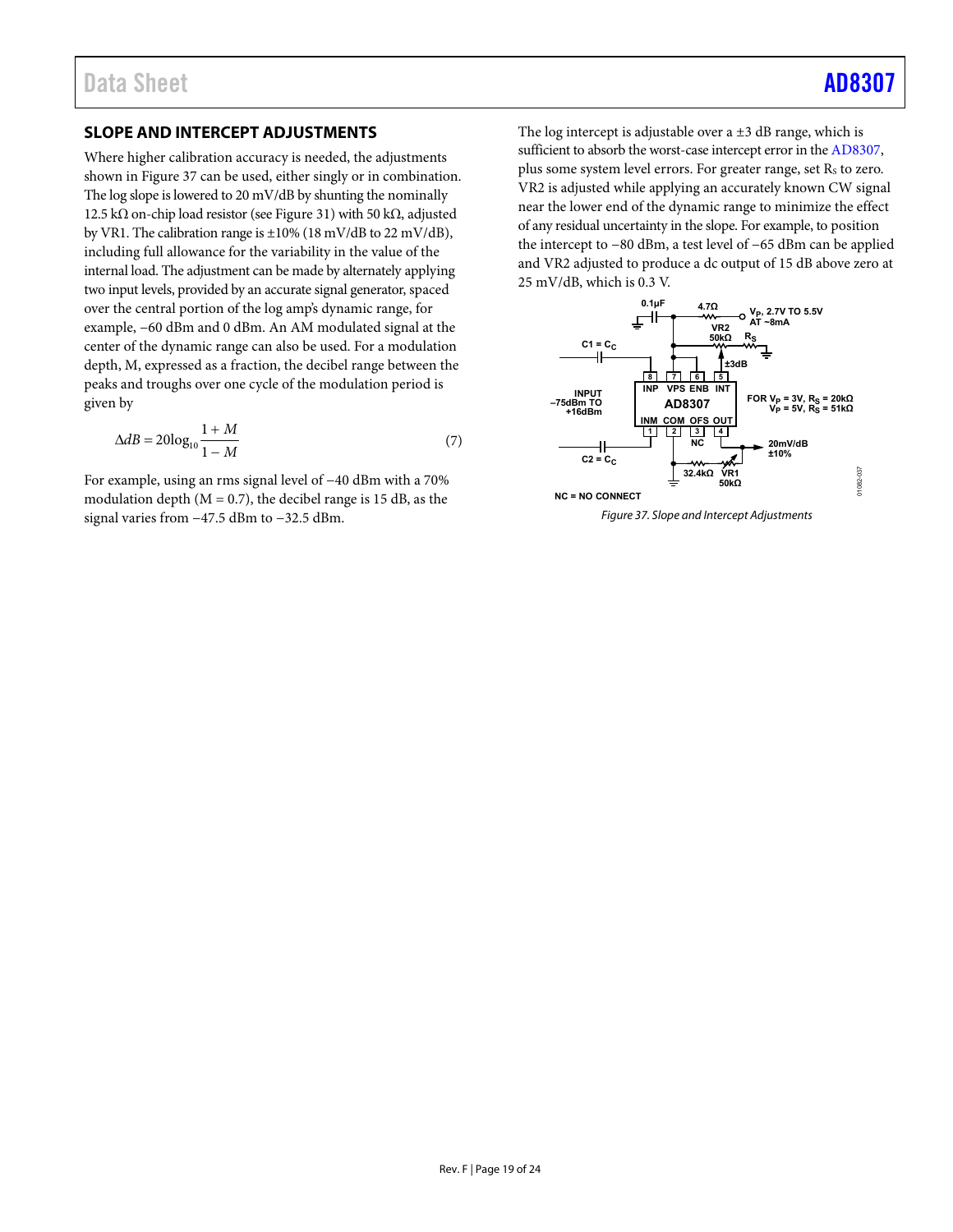## <span id="page-19-0"></span>APPLICATIONS INFORMATION

Th[e AD8307 i](http://www.analog.com/AD8307?doc=AD8307.pdf)s a highly versatile and easily applied log amp requiring very few external components. Most applications of this device can be accommodated using the simple connections shown in the preceding section.

## <span id="page-19-1"></span>**BUFFERED OUTPUT**

The output can be buffered and the slope optionally increased by using an op amp. If the single-supply capability is to be preserved, a suitable component is th[e AD8031.](http://www.analog.com/ad8031?doc=AD8307.pdf) Like th[e AD8307,](http://www.analog.com/AD8307?doc=AD8307.pdf) it is capable of operating from a 2.7 V supply and features a rail-to-rail output capability; it is available in a 5-lead version and in dual form as the 8-lea[d AD8032.](http://www.analog.com/ad8032?doc=AD8307.pdf) [Figure 38 s](#page-19-3)hows how the slope can be increased to 50 mV/dB (1 V per decade), requiring a 5 V supply (90 dB times 50 mV is a 4.5 V swing). VR1 provides a  $\pm 10\%$  slope adjustment; VR2 provides a  $\pm 3$  dB intercept range. With R2 = 4.99 k $\Omega$ , the slope is adjustable to 25 mV/dB, allowing the use of a 2.7 V supply. Setting R2 to 80.6 kΩ, it is raised to 100 mV/dB, providing direct reading in decibels on a digital voltmeter. Because a 90 dB range now corresponds to a 9 V swing, a supply of at least this amount is needed for the op amp.



Figure 38. Log Amp with Buffered Output

<span id="page-19-3"></span>C1 is optional; it lowers the corner frequency of the low-pass output filter. A value of 0.1 μF should be used for applications in which the output is measured on a voltmeter or other low speed device. On the other hand, when C1 is omitted, the 10% to 90% response time is under 200 ns and is typically 300 ns to 99% of the final value. To achieve faster response times, it is necessary to lower the load resistance at the output of th[e AD8307,](http://www.analog.com/AD8307?doc=AD8307.pdf) then restore the scale using a higher gain in the op amp. Using  $8.33 \text{ k}\Omega$ , the basic slope is 10 mV/dB; this can be restored to 25 mV/dB using a buffer gain of 2.5. The overall 10% to 90% response time is under 100 ns[. Figure 39](#page-19-4) shows how the output current capability can be augmented to drive a 50  $\Omega$  load; R<sub>T</sub> optionally provides reverse termination, which halves the slope to 12.5 mV/dB.

## <span id="page-19-2"></span>**FOUR-POLE FILTER**

In low frequency applications, for example, audio down to 20 Hz, it is useful to employ the buffer amplifier as a multipole low-pass filter to achieve low output ripple while maintaining a rapid response time to changes in signal level.



Figure 39. Cable Driving Log Amp

<span id="page-19-4"></span>I[n Figure 40,](#page-19-5) the capacitor values are chosen for operation in the audio field, providing a corner frequency of 10 Hz, an attenuation of 80 dB/decade above this frequency, and a 1% settling time of 150 ms (0.1% in 175 ms). The residual ripple is  $4 \text{ mV}$  ( $\pm 0.02 \text{ dB}$ ) when the input to th[e AD8307 i](http://www.analog.com/AD8307?doc=AD8307.pdf)s at 20 Hz. This filter can easily be adapted to other frequencies by proportional scaling of C5 to C7 (for example, for 100 kHz use 100 pF). Placed ahead of a digital multimeter, the convenient slope scaling of 100 mV/dB requires only a repositioning of the decimal point to read directly in decibels. The supply voltage for the filter must be large enough to support the dynamic range; a minimum of 9 V is needed for most applications; 12 V is recommended.



Figure 40. Log Amp with Four-Pole Low-Pass Filter

<span id="page-19-5"></span>[Figure 40 a](#page-19-5)lso shows the use of an input attenuator that can optionally be employed to produce a useful wide range ac voltmeter with direct decibel scaling. The basic range of −73 dBm to  $+17$  dBm (that is, 50  $\mu$ V rms to 1.6 V rms, for sine excitations) is shifted for illustrative purposes to 5 mV to 160 V rms (at which point the power in R1 is 512 mW). Because the basic input resistance of th[e AD8307 i](http://www.analog.com/AD8307?doc=AD8307.pdf)s not precise, VR1 is used to center the signal range at its input, doubling as a ±4 dB intercept adjustment. The low frequency response extends to 15 Hz; a higher corner frequency can be selected as needed by scaling C1 and C2. The shunt capacitor, C3, is used to lower the high frequency bandwidth to about 100 kHz, and thus lower the susceptibility to spurious signals. Other values should be chosen as needed for the coupling and filter capacitors.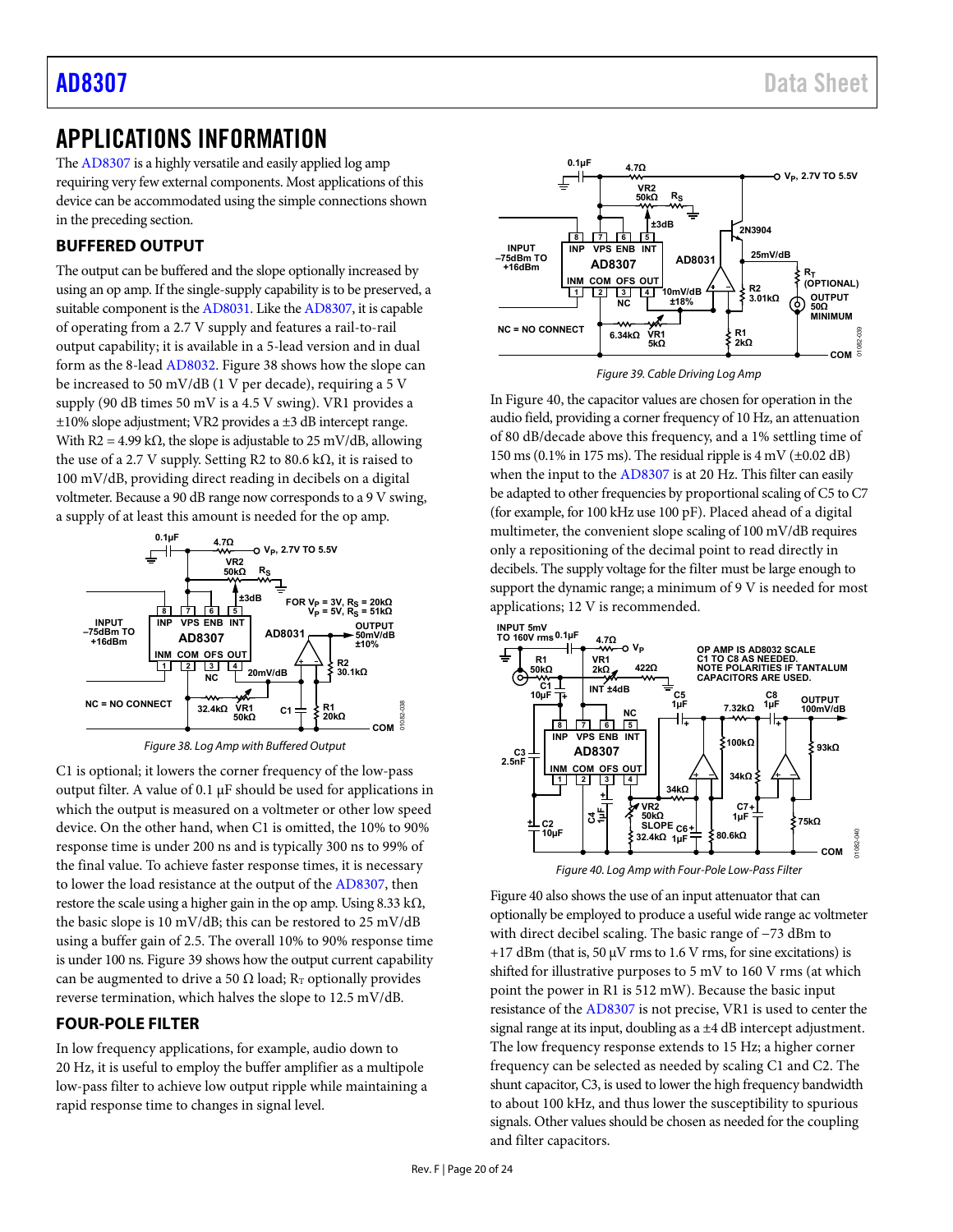### <span id="page-20-1"></span>**1 μW TO 1 kW 50 Ω POWER METER**

The front-end adaptation shown i[n Figure 41](#page-20-2) provides the measurement of power being delivered from a transmitter final amplifier to an antenna. The range has been set to cover the power range −30 dBm (7.07 mV rms, or 1 μW) to +60 dBm (223 V rms, or 1 kW). A nominal voltage attenuation ratio of 158:1 (44 dB) is used; thus the intercept is moved from −84 dBm to −40 dBm and the [AD8307,](http://www.analog.com/AD8307?doc=AD8307.pdf) scaled 0.25 V/decade of power, now reads 1.5 V for a power level of 100 mW, 2.0 V at 10 W, and 2.5 V at 1 kW. The general expression is

 $P(dBm) = 40 (V_{OUT} - 1)$ 

The required attenuation can be implemented using a capacitive divider, providing a very low input capacitance, but it is difficult to ensure accurate values of small capacitors. A better approach is to use a resistive divider, taking the required precautions to minimize spurious coupling into th[e AD8307](http://www.analog.com/AD8307?doc=AD8307.pdf) by placing it in a shielded box with the input resistor passing through a hole in this box, as indicated i[n Figure 41.](#page-20-2) The coupling capacitors shown i[n Figure 41](#page-20-2)  are suitable for  $f \ge 10$  MHz. A capacitor can be added across the input pins of th[e AD8307 t](http://www.analog.com/AD8307?doc=AD8307.pdf)o reduce the response to spurious HF signals, which, as previously noted, extends to over 1 GHz.

The mismatch caused by the loading of this resistor is trivial; only 0.05% of the power delivered to the load is absorbed by the measurement system, a maximum of 500 mW at 1 kW. The postdemodulation filtering and slope calibration arrangements are chosen from other applications described in this data sheet to meet the particular system requirements. The 1 nF capacitor lowers the risk of HF signals entering the [AD8307](http://www.analog.com/AD8307?doc=AD8307.pdf) via the load.





### <span id="page-20-2"></span><span id="page-20-0"></span>**MEASUREMENT SYSTEM WITH 120 dB DYNAMIC RANGE**

The dynamic range of th[e AD8307](http://www.analog.com/AD8307?doc=AD8307.pdf) can be extended further from 90 dB to over 120 dB by the addition of an X-AMP® such as the [AD603.](http://www.analog.com/ad603?doc=AD8307.pdf) This type of variable gain amplifier exhibits a very exact exponential gain control characteristic, which is another way of stating that the gain varies by a constant number of decibels for a given change in the control voltage. For th[e AD603,](http://www.analog.com/ad603?doc=AD8307.pdf) this scaling factor is 40 dB/V, or 25 mV/dB. It is apparent that this property of a linear-in-dB response is characteristic of log amps; indeed, the [AD8307](http://www.analog.com/AD8307?doc=AD8307.pdf) exhibits the same scaling factor.

Th[e AD603 h](http://www.analog.com/ad603?doc=AD8307.pdf)as a very low input-referred noise: 1.3 nV/ $\sqrt{Hz}$  at its 100 Ω input, or 0.9 nV/ $\sqrt{Hz}$  when matched to 50 Ω, equivalent to 0.4 μV rms, or −115 dBm, in a 200 kHz bandwidth. It is also capable of handling inputs in excess of 1.4 V rms, or +16 dBm. It is thus able to cope with a dynamic range of over 130 dB in this particular bandwidth.

If the gain control voltage for the X-AMP is derived from the output of th[e AD8307,](http://www.analog.com/AD8307?doc=AD8307.pdf) the effect is to raise the gain of this frontend stage when the signal is small and lower it when it is large, but without altering the fundamental logarithmic nature of the response. This gain range is 40 dB, which, combined with the 90 dB range of th[e AD8307,](http://www.analog.com/AD8307?doc=AD8307.pdf) again corresponds to a 130 dB range.



Figure 42. 120 dB Measurement System

<span id="page-20-3"></span>[Figure 42 s](#page-20-3)hows how these two parts can work together to provide state-of-the-art IF measurements in applications such as spectrum/network analyzers and other high dynamic range instrumentation. To understand the operation, note first that the [AD8307](http://www.analog.com/AD8307?doc=AD8307.pdf) is used to generate an output of about 0.3 V to 2.3 V. This 2 V span is divided by 2 in R5, R6, and R7 to provide the 1 V span needed by th[e AD603 t](http://www.analog.com/ad603?doc=AD8307.pdf)o vary its gain by 40 dB. Note that an increase in the positive voltage applied at GNEG (Pin 2 of the [AD603\)](http://www.analog.com/ad603?doc=AD8307.pdf) lowers the gain. This feedback network is tapped to provide a convenient 10 mV/dB scaling at the output node, which can be buffered if necessary.

The center of the voltage range fed back to th[e AD603 i](http://www.analog.com/ad603?doc=AD8307.pdf)s 650 mV, and the ±20 dB gain range is centered by R1/R2. Note that the intercept calibration of this system benefits from the use of a well-regulated 5 V supply. To absorb the insertion loss of the filter and center the full dynamic range, the intercept is adjusted by varying the maximum gain of th[e AD603,](http://www.analog.com/ad603?doc=AD8307.pdf) using VR1[. Figure 43](#page-21-1)  shows th[e AD8307 o](http://www.analog.com/AD8307?doc=AD8307.pdf)utput over the range −120 dBm to +20 dBm and the deviation from an ideal logarithmic response. The dotted line shows the increase in the noise floor that results when the filter is omitted; the decibel difference is about  $10 \log_{10}(50/0.2)$ or 24 dB, assuming a 50 MHz bandwidth from th[e AD603.](http://www.analog.com/ad603?doc=AD8307.pdf) An LC filter can be used in place of the ceramic filter used in this example.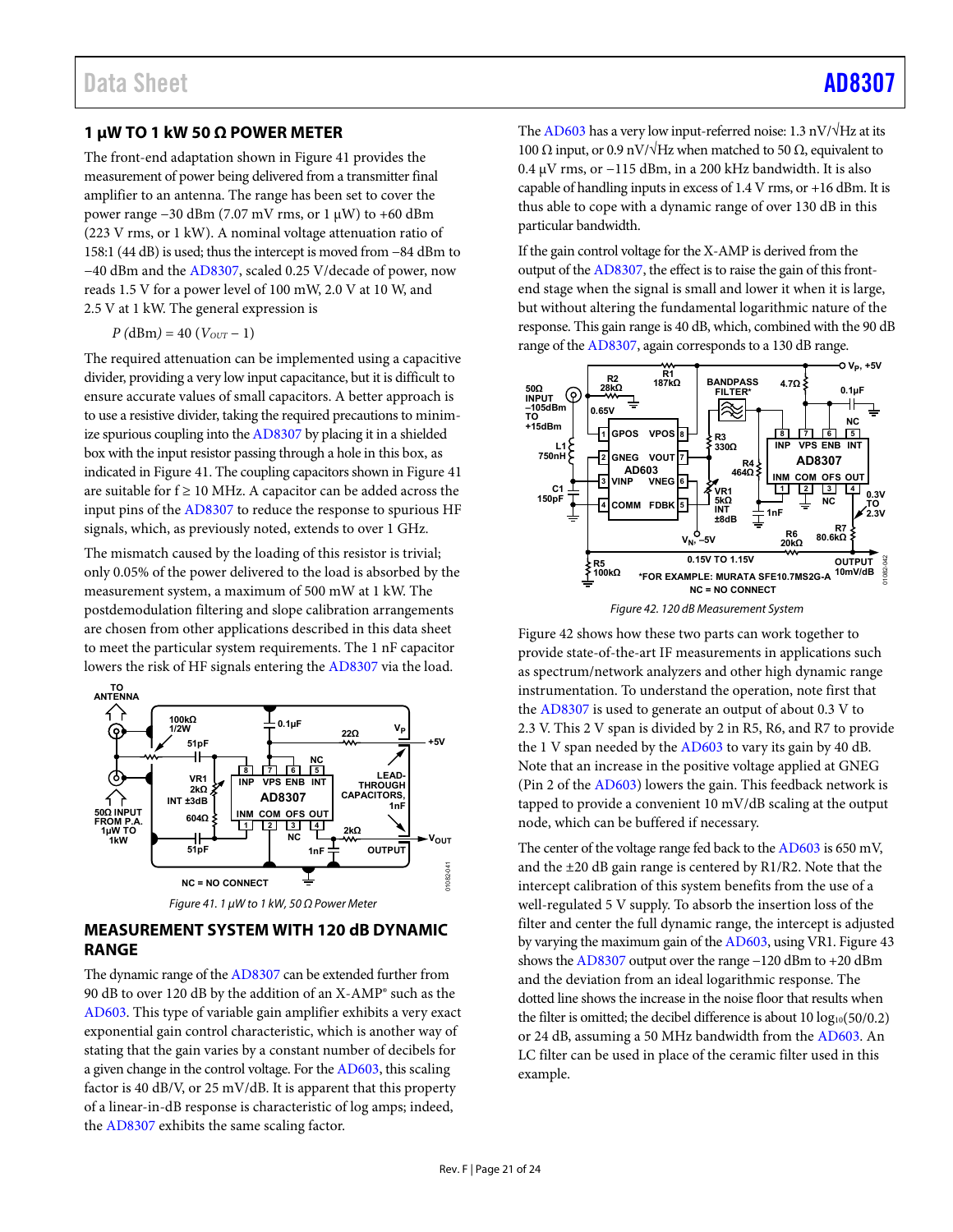

## <span id="page-21-1"></span><span id="page-21-0"></span>**OPERATION AT LOW FREQUENCIES**

The [AD8307 p](http://www.analog.com/AD8307?doc=AD8307.pdf)rovides excellent logarithmic conformance at signal frequencies that can be arbitrarily low, depending only on the values used for the input coupling capacitors. It can also be desirable to add a low-pass input filter to desensitize the log amp to HF signals[. Figure 44](#page-21-2) shows a simple arrangement, providing coupling with an attenuation of 20 dB; the intercept is shifted up by this attenuation, from −84 dBm to −64 dBm, and the input range is now 0.5 mV to 20 V (sine amplitude).

A high-pass 3 dB corner frequency of nominally 3 Hz is set by the 10 μF coupling capacitors, C1 and C2, which are preferably tantalum electrolytics (note the polarity) and a low-pass 3 dB

corner frequency of 200 kHz (set by C3 and the effective resistance at the input of 1 kΩ). The  $-1%$  amplitude error points occur at 20 Hz and 30 kHz. These are readily altered to suit other applications by simple scaling. When C3 is zero, the low-pass corner is at 200 MHz. Note that the lower end of the dynamic range is improved by this capacitor, which essentially provides an HF short circuit at the input. This significantly lowers the wideband noise; the noise reduction is about 2 dB compared to when th[e AD8307](http://www.analog.com/AD8307?doc=AD8307.pdf) is driven from a 50 Ω source. Ensure that the output is free of postdemodulation ripple by lowering the low-pass filter time constant, which is provided by C5. With the value shown in [Figure 44,](#page-21-2) the output time constant is 125 ms.

See [Figure 40 f](#page-19-5)or a more elaborate filter. To improve the law conformance at very low signal levels and at low frequencies, add C4 to the offset compensation loop.



<span id="page-21-2"></span>Figure 44. Connections for Low Frequency Operation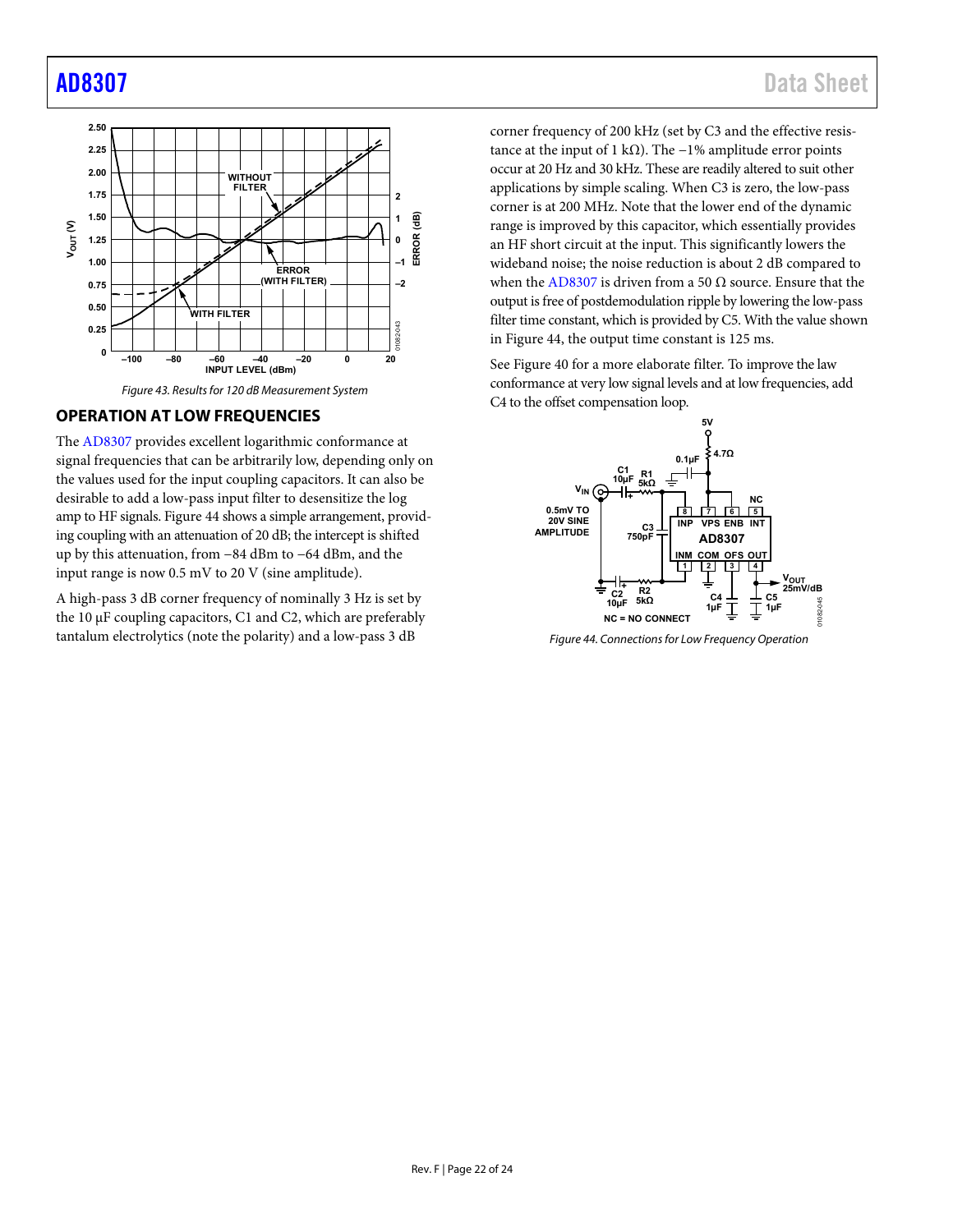**070606-A**

## <span id="page-22-0"></span>OUTLINE DIMENSIONS